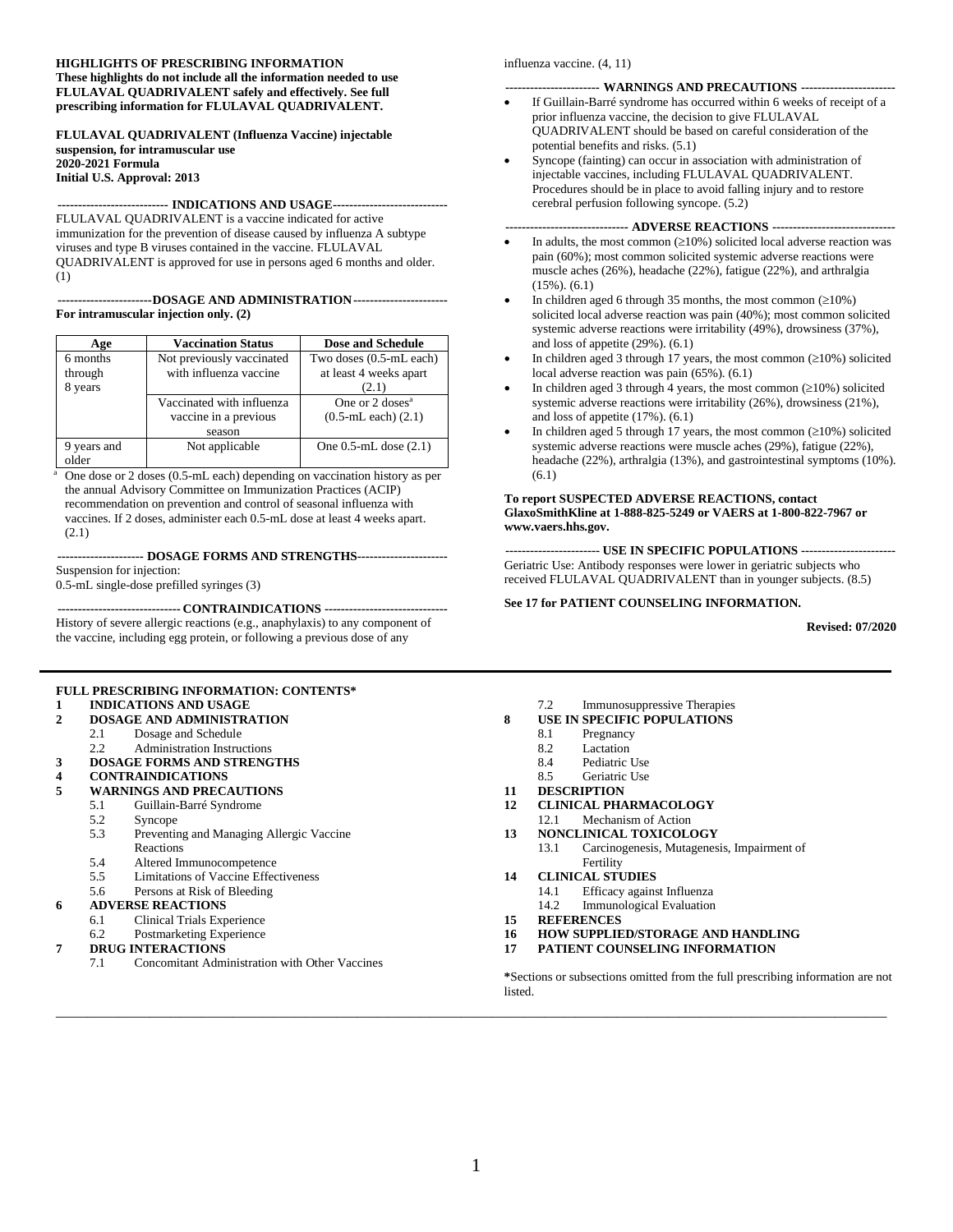## <span id="page-1-0"></span>**FULL PRESCRIBING INFORMATION**

## **1 INDICATIONS AND USAGE**

FLULAVAL QUADRIVALENT is indicated for active immunization for the prevention of disease caused by influenza A subtype viruses and type B viruses contained in the vaccine. FLULAVAL QUADRIVALENT is approved for use in persons aged 6 months and older.

## <span id="page-1-1"></span>**2 DOSAGE AND ADMINISTRATION**

### **For intramuscular injection only.**

### <span id="page-1-2"></span>**2.1 Dosage and Schedule**

The dose and schedule for FLULAVAL QUADRIVALENT are presented in Table 1.

| Age                      | <b>Vaccination Status</b>    | <b>Dose and Schedule</b>            |
|--------------------------|------------------------------|-------------------------------------|
| 6 months through 8 years | Not previously vaccinated    | Two doses (0.5-mL each)             |
|                          | with influenza vaccine       | at least 4 weeks apart              |
|                          | Vaccinated with influenza    | One or $2 \text{ doses}^a$ (0.5-mL) |
|                          | vaccine in a previous season | each)                               |
| 9 years and older        | Not applicable               | One 0.5-mL dose                     |

## **Table 1. FLULAVAL QUADRIVALENT: Dosing**

<sup>a</sup> One dose or 2 doses (0.5-mL each) depending on vaccination history as per the annual Advisory Committee on Immunization Practices (ACIP) recommendation on prevention and control of seasonal influenza with vaccines. If 2 doses, administer each 0.5-mL dose at least 4 weeks apart.

## <span id="page-1-3"></span>**2.2 Administration Instructions**

Shake well before administration. Parenteral drug products should be inspected visually for particulate matter and discoloration prior to administration, whenever solution and container permit. If either of these conditions exists, the vaccine should not be administered.

Attach a sterile needle to the prefilled syringe and administer intramuscularly.

The preferred sites for intramuscular injection are the anterolateral thigh for children aged 6 through 11 months and the deltoid muscle of the upper arm for persons aged 12 months and older. Do not inject in the gluteal area or areas where there may be a major nerve trunk.

<span id="page-1-4"></span>Do not administer this product intravenously, intradermally, or subcutaneously.

# **3 DOSAGE FORMS AND STRENGTHS**

FLULAVAL QUADRIVALENT is a suspension for injection available in 0.5-mL prefilled TIP-LOK syringes.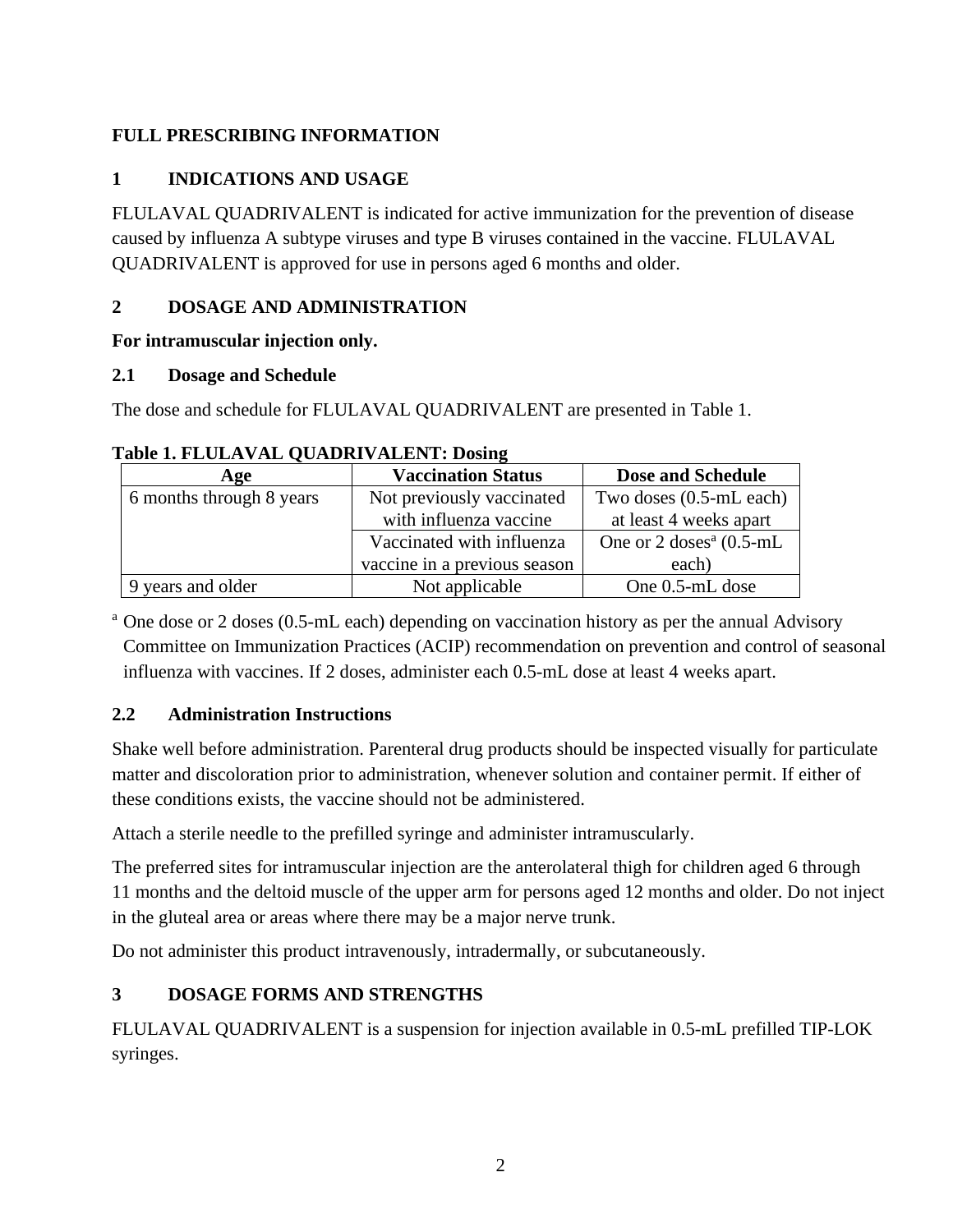# <span id="page-2-0"></span>**4 CONTRAINDICATIONS**

Do not administer FLULAVAL QUADRIVALENT to anyone with a history of severe allergic reactions (e.g., anaphylaxis) to any component of the vaccine, including egg protein, or following a previous dose of any influenza vaccine *[see Description (11)]*.

# <span id="page-2-1"></span>**5 WARNINGS AND PRECAUTIONS**

## <span id="page-2-2"></span>**5.1 Guillain-Barré Syndrome**

If Guillain-Barré syndrome (GBS) has occurred within 6 weeks of receipt of a prior influenza vaccine, the decision to give FLULAVAL QUADRIVALENT should be based on careful consideration of the potential benefits and risks.

The 1976 swine influenza vaccine was associated with an elevated risk of GBS. Evidence for a causal relation of GBS with other influenza vaccines is inconclusive; if an excess risk exists, it is probably slightly more than 1 additional case/1 million persons vaccinated.

# <span id="page-2-3"></span>**5.2 Syncope**

Syncope (fainting) can occur in association with administration of injectable vaccines, including FLULAVAL QUADRIVALENT. Syncope can be accompanied by transient neurological signs such as visual disturbance, paresthesia, and tonic-clonic limb movements. Procedures should be in place to avoid falling injury and to restore cerebral perfusion following syncope.

## <span id="page-2-4"></span>**5.3 Preventing and Managing Allergic Vaccine Reactions**

Prior to administration, the healthcare provider should review the immunization history for possible vaccine sensitivity and previous vaccination-related adverse reactions. Appropriate medical treatment and supervision must be available to manage possible anaphylactic reactions following administration of FLULAVAL QUADRIVALENT.

## <span id="page-2-5"></span>**5.4 Altered Immunocompetence**

If FLULAVAL QUADRIVALENT is administered to immunosuppressed persons, including individuals receiving immunosuppressive therapy, the immune response may be lower than in immunocompetent persons.

## <span id="page-2-6"></span>**5.5 Limitations of Vaccine Effectiveness**

Vaccination with FLULAVAL QUADRIVALENT may not protect all susceptible individuals.

# <span id="page-2-7"></span>**5.6 Persons at Risk of Bleeding**

As with other intramuscular injections, FLULAVAL QUADRIVALENT should be given with caution in individuals with bleeding disorders such as hemophilia or on anticoagulant therapy to avoid the risk of hematoma following the injection.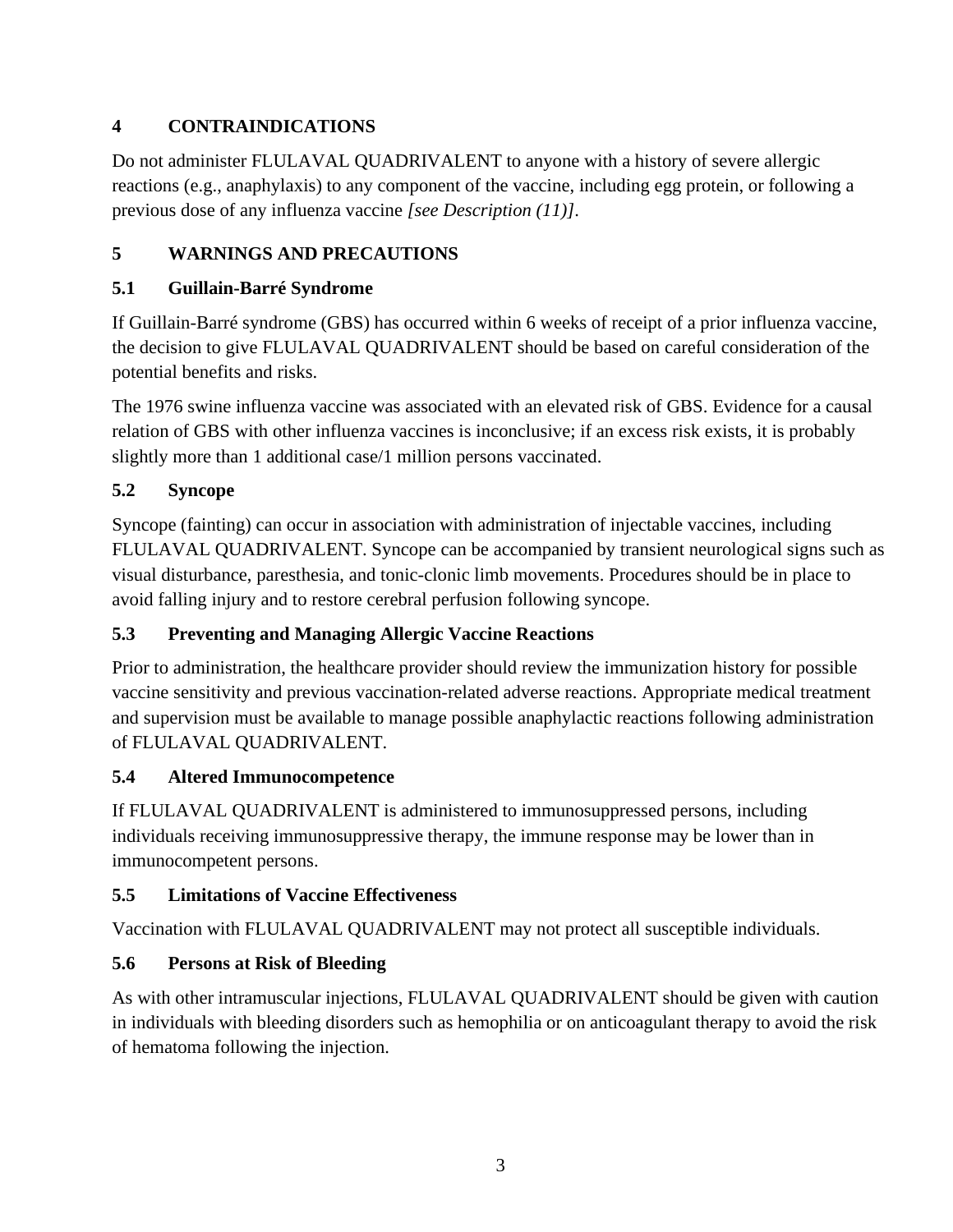## <span id="page-3-0"></span>**6 ADVERSE REACTIONS**

## <span id="page-3-1"></span>**6.1 Clinical Trials Experience**

Because clinical trials are conducted under widely varying conditions, adverse reaction rates observed in the clinical trials of a vaccine cannot be directly compared with rates in the clinical trials of another vaccine and may not reflect the rates observed in practice. There is the possibility that broad use of FLULAVAL QUADRIVALENT could reveal adverse reactions not observed in clinical trials.

In adults who received FLULAVAL QUADRIVALENT, the most common  $(\geq 10\%)$  solicited local adverse reaction was pain (60%); the most common  $(\geq 10\%)$  solicited systemic adverse reactions were muscle aches (26%), headache (22%), fatigue (22%), and arthralgia (15%).

In children aged 6 through 35 months who received FLULAVAL QUADRIVALENT, the most common ( $\geq$ 10%) solicited local adverse reaction was pain (40%); the most common ( $\geq$ 10%) solicited systemic adverse reactions were irritability (49%), drowsiness (37%), and loss of appetite (29%).

In children aged 3 through 17 years who received FLULAVAL QUADRIVALENT, the most common  $(\geq 10\%)$  solicited local adverse reaction was pain (65%). In children aged 3 through 4 years, the most common ( $\geq$ 10%) solicited systemic adverse reactions were irritability (26%), drowsiness (21%), and loss of appetite (17%). In children aged 5 through 17 years, the most common  $(\geq 10\%)$  systemic adverse reactions were muscle aches (29%), fatigue (22%), headache (22%), arthralgia (13%), and gastrointestinal symptoms (10%).

FLULAVAL QUADRIVALENT has been administered in 8 clinical trials to 1,384 adults aged 18 years and older, 1,965 children aged 6 through 35 months, and 3,516 children aged 3 through 17 years.

## FLULAVAL QUADRIVALENT in Adults

Trial 1 (NCT01196975) was a randomized, double-blind, active-controlled, safety and immunogenicity trial. In this trial, subjects received FLULAVAL QUADRIVALENT ( $n = 1,272$ ), or one of 2 formulations of a comparator trivalent influenza vaccine (FLULAVAL, TIV-1,  $n = 213$  or TIV-2,  $n = 218$ ), each containing an influenza type B virus that corresponded to one of the 2 B viruses in FLULAVAL QUADRIVALENT (a type B virus of the Victoria lineage or a type B virus of the Yamagata lineage). The population was aged 18 years and older (mean age: 50 years) and 61% were female; 61% of subjects were white, 3% were black, 1% were Asian, and 35% were of other racial/ethnic groups. Solicited adverse events were collected for 7 days (day of vaccination and the next 6 days). The incidence of solicited adverse reactions occurring within 7 days of vaccination in adults are shown in Table 2.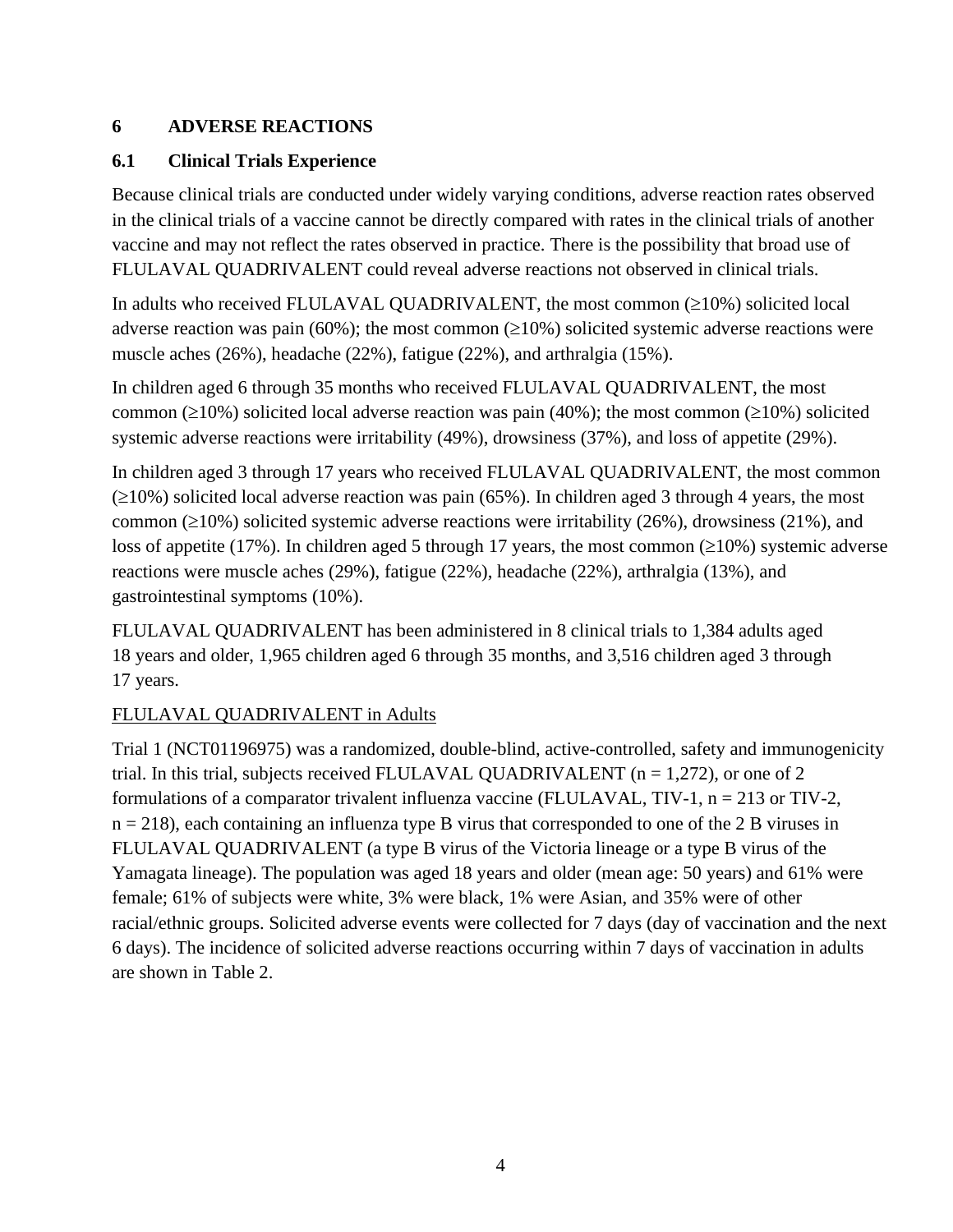**Table 2. FLULAVAL QUADRIVALENT: Incidence of Solicited Local and Systemic Adverse Reactions within 7 Daysa of Vaccination in Adults Aged 18 Years and Olderb (Total Vaccinated Cohort)**

|                                        |                                 |                      | <b>Trivalent Influenza Vaccine (TIV)</b> |                             |                    |                      |  |
|----------------------------------------|---------------------------------|----------------------|------------------------------------------|-----------------------------|--------------------|----------------------|--|
|                                        | <b>FLULAVAL</b>                 |                      | <b>TIV-1</b>                             |                             | $TIV-2$            |                      |  |
|                                        | <b>QUADRIVALENT<sup>c</sup></b> |                      |                                          | $(B$ Victoria) <sup>d</sup> | $(B$ Yamagata) $e$ |                      |  |
|                                        | $n = 1,260$                     |                      | $n = 208$                                |                             | $n = 216$          |                      |  |
|                                        | $\frac{0}{0}$                   |                      |                                          | $\frac{0}{0}$               |                    | $\frac{0}{0}$        |  |
| <b>Adverse Reaction</b>                | Any                             | Grade 3 <sup>f</sup> | Any                                      | Grade $3f$                  | Any                | Grade 3 <sup>f</sup> |  |
| Local                                  |                                 |                      |                                          |                             |                    |                      |  |
| Pain                                   | 60                              | $\overline{2}$       | 45                                       |                             | 41                 |                      |  |
| Swelling                               | 3                               | $\overline{0}$       |                                          | $\overline{0}$              | 4                  | $\overline{0}$       |  |
| Redness                                | $\overline{2}$                  | $\overline{0}$       | 3                                        | $\Omega$                    |                    | $\theta$             |  |
| <b>Systemic</b>                        |                                 |                      |                                          |                             |                    |                      |  |
| Muscle aches                           | 26                              |                      | 25                                       |                             | 19                 |                      |  |
| Headache                               | 22                              |                      | 20                                       |                             | 23                 | $\overline{0}$       |  |
| Fatigue                                | 22                              |                      | 22                                       |                             | 17                 | $\overline{2}$       |  |
| Arthralgia                             | 15                              |                      | 17                                       |                             | 15                 | 3                    |  |
| Gastrointestinal symptoms <sup>g</sup> | 9                               |                      | 10                                       | $\overline{2}$              | $\overline{7}$     |                      |  |
| Shivering                              | 9                               |                      | 8                                        |                             | 6                  | 1                    |  |
| Fever <sup>h</sup>                     |                                 | $\overline{0}$       |                                          | $\overline{0}$              |                    |                      |  |

Total vaccinated cohort for safety included all vaccinated subjects for whom safety data were available.  $n =$  Number of subjects with diary card completed.

<sup>a</sup> Seven days included day of vaccination and the subsequent 6 days.

<sup>b</sup> Trial 1: NCT01196975.

<sup>c</sup> Contained 2 A strains and 2 B strains, one of Victoria lineage and one of Yamagata lineage.

<sup>d</sup> Contained the same 2 A strains as FLULAVAL QUADRIVALENT and a B strain of Victoria lineage.

- <sup>e</sup> Contained the same 2 A strains as FLULAVAL QUADRIVALENT and a B strain of Yamagata lineage.
- <sup>f</sup> Grade 3 pain: Defined as significant pain at rest; prevented normal everyday activities.

Grade 3 swelling, redness: Defined as >100 mm.

Grade 3 muscle aches, headache, fatigue, arthralgia, gastrointestinal symptoms, shivering: Defined as prevented normal activity.

Grade 3 (or higher) fever: Defined as  $\geq 102.2^{\circ}$  F (39.0°C).

<sup>g</sup> Gastrointestinal symptoms included nausea, vomiting, diarrhea, and/or abdominal pain.

<sup>h</sup> Fever: Defined as  $\geq$ 100.4°F (38.0°C)

Unsolicited adverse events occurring within 21 days of vaccination were reported in 19%, 23%, and 23% of subjects who received FLULAVAL QUADRIVALENT ( $n = 1,272$ ), TIV-1 (B Victoria)  $(n = 213)$ , or TIV-2 (B Yamagata)  $(n = 218)$ , respectively. The unsolicited adverse reactions that occurred most frequently (≥1% for FLULAVAL QUADRIVALENT) included nasopharyngitis, upper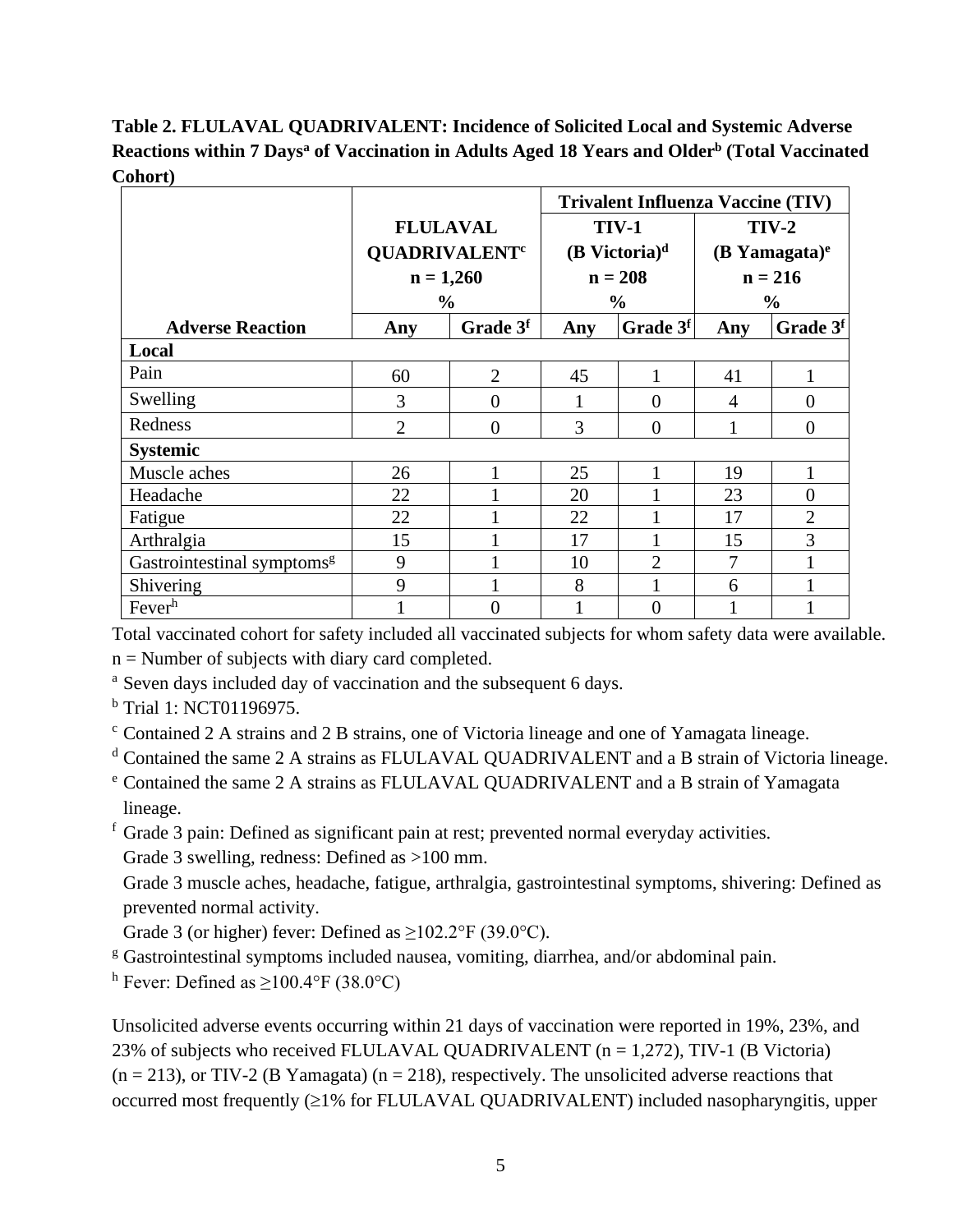respiratory tract infection, headache, cough, and oropharyngeal pain. Serious adverse events occurring within 21 days of vaccination were reported in 0.4%, 0%, and 0% of subjects who received FLULAVAL QUADRIVALENT, TIV-1 (B Victoria), or TIV-2 (B Yamagata), respectively.

#### FLULAVAL QUADRIVALENT in Children

Trial 4 (NCT02242643) was a randomized, observer-blind, active-controlled immunogenicity and safety trial. The trial included subjects aged 6 through 35 months who received FLULAVAL QUADRIVALENT (n = 1,207) or FLUZONE QUADRIVALENT, a U.S.-licensed inactivated influenza vaccine ( $n = 1,217$ ) used as comparator, manufactured by Sanofi Pasteur Inc. Children with no history of influenza vaccination received 2 doses of FLULAVAL QUADRIVALENT or the comparator vaccine approximately 28 days apart. Children with a history of influenza vaccination received one dose of FLULAVAL QUADRIVALENT or the comparator vaccine. In the overall population, 53% were male; 64% were white, 16% were black, 3% were Asian, and 17% were of other racial/ethnic groups. The mean age of subjects was 20 months. Subjects were followed for safety for 6 months; solicited local adverse reactions and systemic adverse events were collected for 7 days (day of vaccination and the next 6 days) post vaccination. The incidence of solicited adverse reactions occurring within 7 days of vaccination in children are shown in Table 3.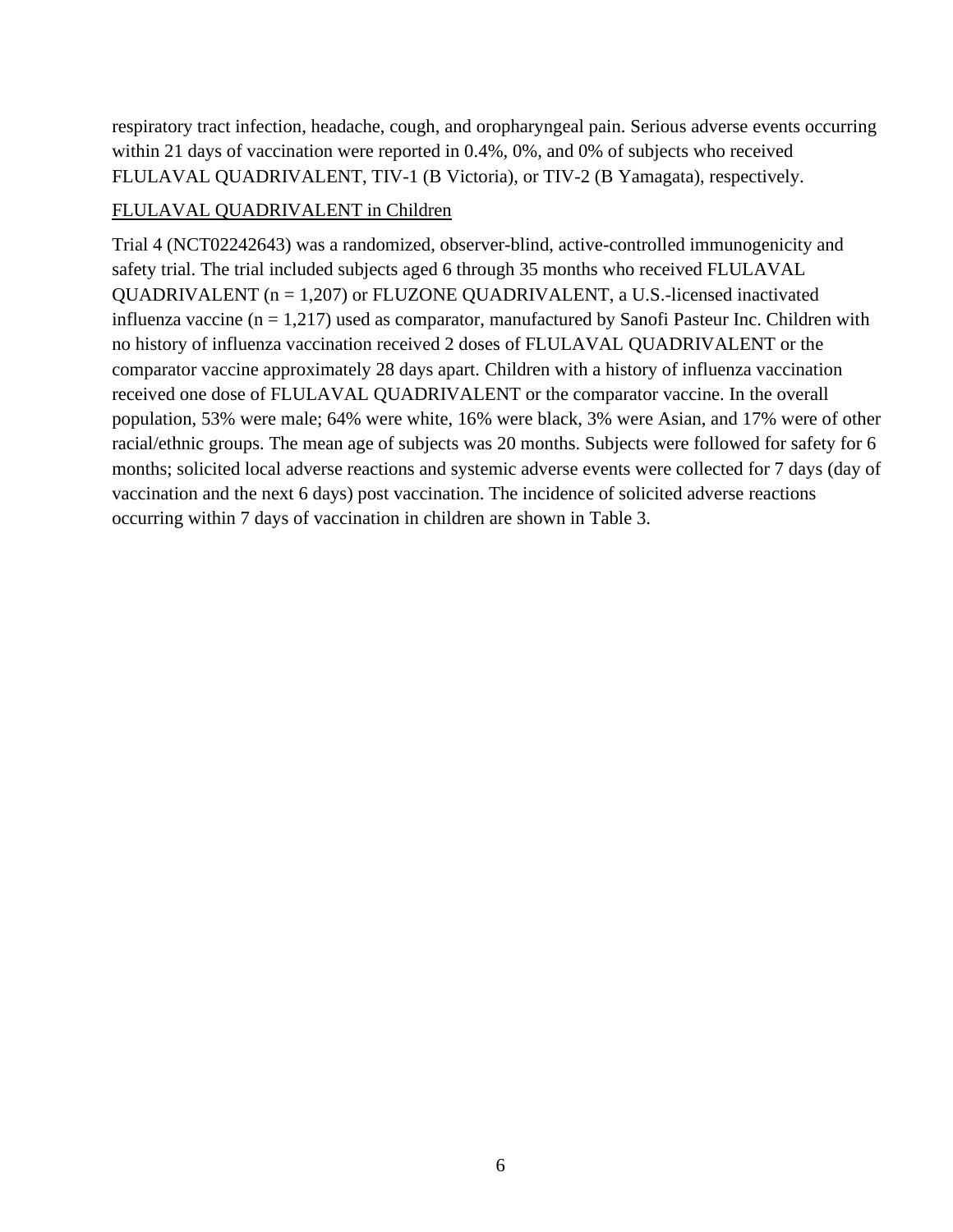**Table 3. FLULAVAL QUADRIVALENT: Incidence of Solicited Local and Systemic Adverse Reactions within 7 Daysa of First Vaccination in Children Aged 6 through 35 Monthsb (Total Vaccinated Cohort)**

|                         | <b>FLULAVAL</b> |                      |     |                                       |             |  |
|-------------------------|-----------------|----------------------|-----|---------------------------------------|-------------|--|
|                         |                 | <b>QUADRIVALENT</b>  |     | <b>Active Comparator</b> <sup>c</sup> |             |  |
|                         |                 | $\frac{0}{0}$        |     | $\frac{6}{6}$                         |             |  |
| <b>Adverse Reaction</b> | Any             | Grade 3 <sup>d</sup> | Any | Grade 3 <sup>d</sup>                  |             |  |
| Local                   | $n = 1,151$     |                      |     |                                       | $n = 1,146$ |  |
| Pain                    | 40              | $\mathfrak{D}$       | 37  |                                       |             |  |
| Swelling                |                 | 0                    |     | $\theta$                              |             |  |
| Redness                 |                 | 0                    |     | 0                                     |             |  |
| <b>Systemic</b>         | $n = 1,155$     |                      |     | $n = 1,148$                           |             |  |
| Irritability            | 49              | 4                    | 46  | 3                                     |             |  |
| Drowsiness              | 37              | 3                    | 37  | 3                                     |             |  |
| Loss of appetite        | 29              | $\mathfrak{D}$       | 29  |                                       |             |  |
| Fever <sup>e</sup>      | 6               |                      | 6   |                                       |             |  |

Total vaccinated cohort for safety included all vaccinated subjects for whom safety data were available (i.e., diary card completed for solicited symptoms).

 $n =$  Number of subjects with diary card completed.

<sup>a</sup> Seven days included day of vaccination and the subsequent 6 days.

 $<sup>b</sup>$  Trial 4: NCT02242643.</sup>

<sup>c</sup> U.S.-licensed quadrivalent, inactivated influenza vaccine (manufactured by Sanofi Pasteur Inc).

<sup>d</sup> Grade 3 pain: Defined as cried when limb was moved/spontaneously painful.

Grade 3 swelling, redness: Defined as >100 mm.

Grade 3 irritability: Defined as crying that could not be comforted/prevented normal activity.

Grade 3 drowsiness: Defined as prevented normal activity.

Grade 3 loss of appetite: Defined as not eating at all.

Grade 3 (or higher) fever: Defined as  $>102.2^{\circ}F(39.0^{\circ}C)$ .

<sup>e</sup> Fever: Defined as  $\geq 100.4$ °F (38.0°C).

In children who received a second dose of FLULAVAL QUADRIVALENT or the comparator vaccine, the incidences of solicited adverse reactions following the second dose were generally similar or lower than those observed after the first dose.

Unsolicited adverse events occurring within 28 days of vaccination were reported in 46% and 44% of subjects who received FLULAVAL QUADRIVALENT ( $n = 1,207$ ) and the comparator vaccine  $(n = 1,217)$ , respectively. The unsolicited adverse reactions that occurred most frequently ( $\geq 1\%$ ) for FLULAVAL QUADRIVALENT included upper respiratory tract infection, cough, diarrhea, pyrexia, vomiting, and rash. Serious adverse events occurring during the study period (approximately 6 months) were reported in 2% of subjects who received FLULAVAL QUADRIVALENT and in 2% of subjects who received the comparator vaccine. There were no deaths reported during the study period.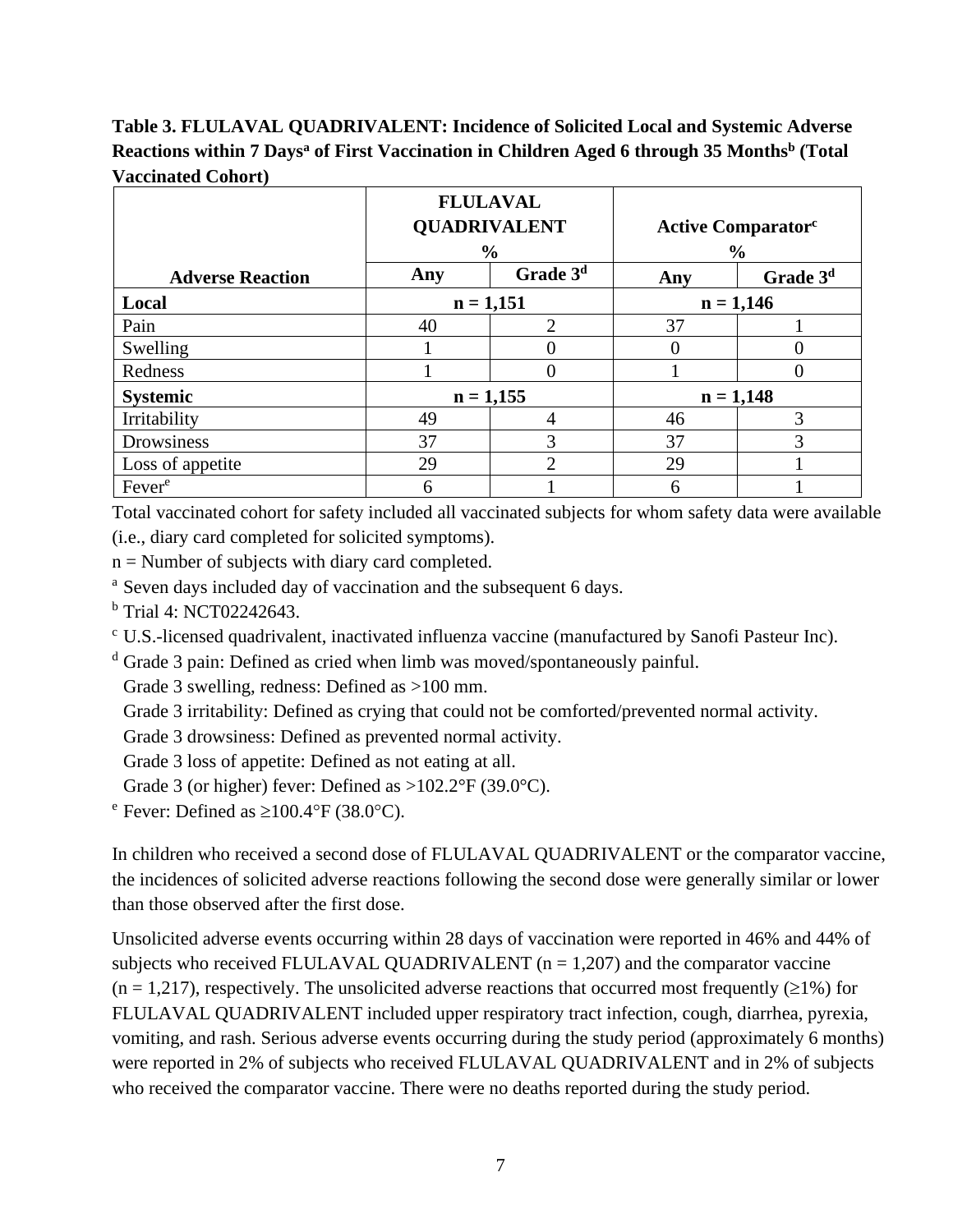Trial 2 (NCT01198756) was a randomized, double-blind, active-controlled trial. In this trial, subjects received FLULAVAL QUADRIVALENT ( $n = 932$ ) or one of 2 formulations of a comparator trivalent influenza vaccine [FLUARIX (Influenza Vaccine), TIV-1 (B Victoria), n = 929 or TIV-2 (B Yamagata),  $n = 932$ , each containing an influenza type B virus that corresponded to one of the 2 B viruses in FLULAVAL QUADRIVALENT (a type B virus of the Victoria lineage or a type B virus of the Yamagata lineage). The population was aged 3 through 17 years (mean age: 9 years) and 53% were male; 65% were white, 13% were Asian, 9% were black, and 13% were of other racial/ethnic groups. Children aged 3 through 8 years with no history of influenza vaccination received 2 doses approximately 28 days apart. Children aged 3 through 8 years with a history of influenza vaccination and children aged 9 years and older received one dose. Solicited local adverse reactions and systemic adverse events were collected for 7 days (day of vaccination and the next 6 days). The incidence of solicited adverse reactions occurring within 7 days of vaccination in children are shown in Table 4.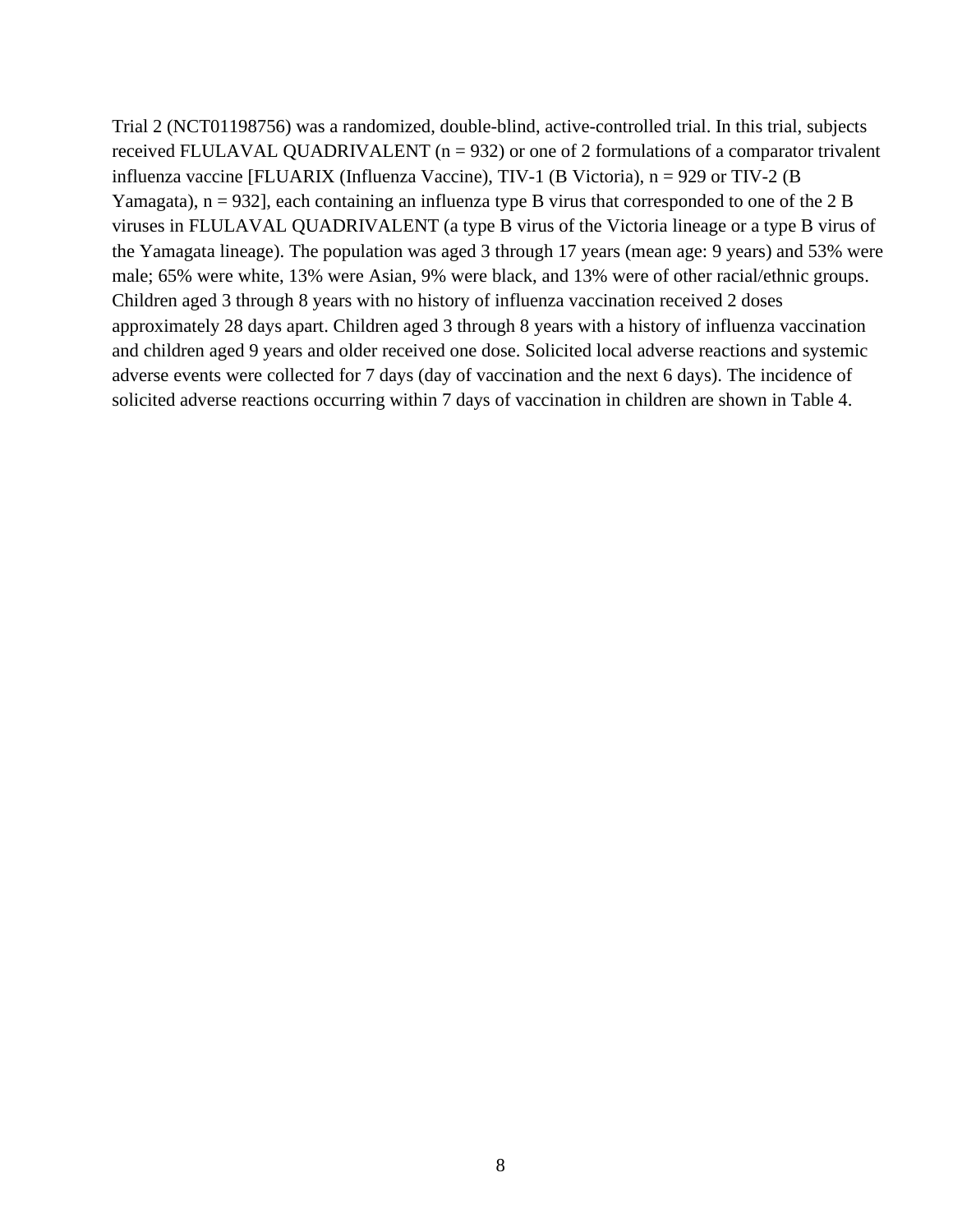# **Table 4. FLULAVAL QUADRIVALENT: Incidence of Solicited Local and Systemic Adverse Reactions within 7 Daysa of First Vaccination in Children Aged 3 through 17 Yearsb (Total Vaccinated Cohort)**

|                            |                               |                                 | <b>Trivalent Influenza Vaccine (TIV)</b> |                                |                             |                |
|----------------------------|-------------------------------|---------------------------------|------------------------------------------|--------------------------------|-----------------------------|----------------|
|                            | <b>FLULAVAL</b>               |                                 | <b>TIV-1</b>                             |                                |                             | $TIV-2$        |
|                            |                               | <b>QUADRIVALENT<sup>c</sup></b> | $(B$ Victoria) <sup>d</sup>              |                                | $(B$ Yamagata) <sup>e</sup> |                |
|                            |                               | $\frac{6}{6}$                   |                                          | $\frac{6}{6}$                  | $\frac{6}{6}$               |                |
|                            | Any                           | Grade 3f                        | Any                                      | Grade 3f                       | Any                         | Grade 3f       |
| <b>Adverse Reaction</b>    |                               |                                 |                                          | <b>Aged 3 through 17 Years</b> |                             |                |
| Local                      |                               | $n = 913$                       |                                          | $n = 911$                      | $n = 915$                   |                |
| Pain                       | 65                            | 3                               | 55                                       | $\overline{2}$                 | 56                          | $\overline{2}$ |
| Swelling                   | 6                             | $\overline{0}$                  | 3                                        | $\overline{0}$                 | $\overline{4}$              | $\overline{0}$ |
| Redness                    | 5                             | $\overline{0}$                  | 3                                        | $\theta$                       | $\overline{4}$              | $\overline{0}$ |
|                            | <b>Aged 3 through 4 Years</b> |                                 |                                          |                                |                             |                |
| <b>Systemic</b>            |                               | $n = 185$                       | $n = 187$                                |                                | $n = 189$                   |                |
| Irritability               | 26                            |                                 | 17                                       | $\theta$                       | 22                          | $\overline{2}$ |
| Drowsiness                 | 21                            | $\overline{0}$                  | 20                                       | $\overline{2}$                 | 23                          | $\mathbf{1}$   |
| Loss of appetite           | 17                            | $\overline{0}$                  | 16                                       | $\overline{2}$                 | 13                          | $\mathbf{1}$   |
| Fever <sup>g</sup>         | 5                             |                                 | 6                                        |                                | $\overline{4}$              | $\overline{2}$ |
|                            |                               |                                 |                                          | <b>Aged 5 through 17 Years</b> |                             |                |
| <b>Systemic</b>            |                               | $n = 727$                       | $n = 724$                                |                                | $n = 725$                   |                |
| Muscle aches               | 29                            |                                 | 25                                       | 1                              | 25                          | $\mathbf{1}$   |
| Fatigue                    | 22                            |                                 | 24                                       | $\overline{2}$                 | 23                          | $\mathbf{1}$   |
| Headache                   | 22                            |                                 | 22                                       | 1                              | 20                          | $\mathbf{1}$   |
| Arthralgia                 | 13                            | $\overline{0}$                  | 12                                       |                                | 11                          | $\overline{0}$ |
| Gastrointestinal symptomsh | 10                            |                                 | 10                                       |                                | 9                           | $\mathbf{1}$   |
| Shivering                  | $\overline{7}$                | $\overline{0}$                  | $\overline{7}$                           |                                | $\overline{7}$              | $\mathbf{1}$   |
| Fever <sup>g</sup>         | $\overline{2}$                |                                 | $\overline{4}$                           |                                | 3                           | $\overline{0}$ |

Total vaccinated cohort for safety included all vaccinated subjects for whom safety data were available.

- $N =$  number of subjects with diary card completed.
- <sup>a</sup> Seven days included day of vaccination and the subsequent 6 days.
- <sup>b</sup> Trial 2: NCT01198756.
- <sup>c</sup> Contained 2 A strains and 2 B strains, one of Victoria lineage and one of Yamagata lineage.
- <sup>d</sup> Contained the same 2 A strains as FLULAVAL QUADRIVALENT and a B strain of Victoria lineage.
- <sup>e</sup> Contained the same 2 A strains as FLULAVAL QUADRIVALENT and a B strain of Yamagata lineage.
- f Grade 3 pain: Defined as cried when limb was moved/spontaneously painful (children  $\leq$ 5 years), or significant pain at rest, prevented normal everyday activities (children  $\geq$ 5 years).
	- Grade 3 swelling, redness: Defined as >100 mm.

Grade 3 irritability: Defined as crying that could not be comforted/prevented normal activity.

Grade 3 drowsiness: Defined as prevented normal activity.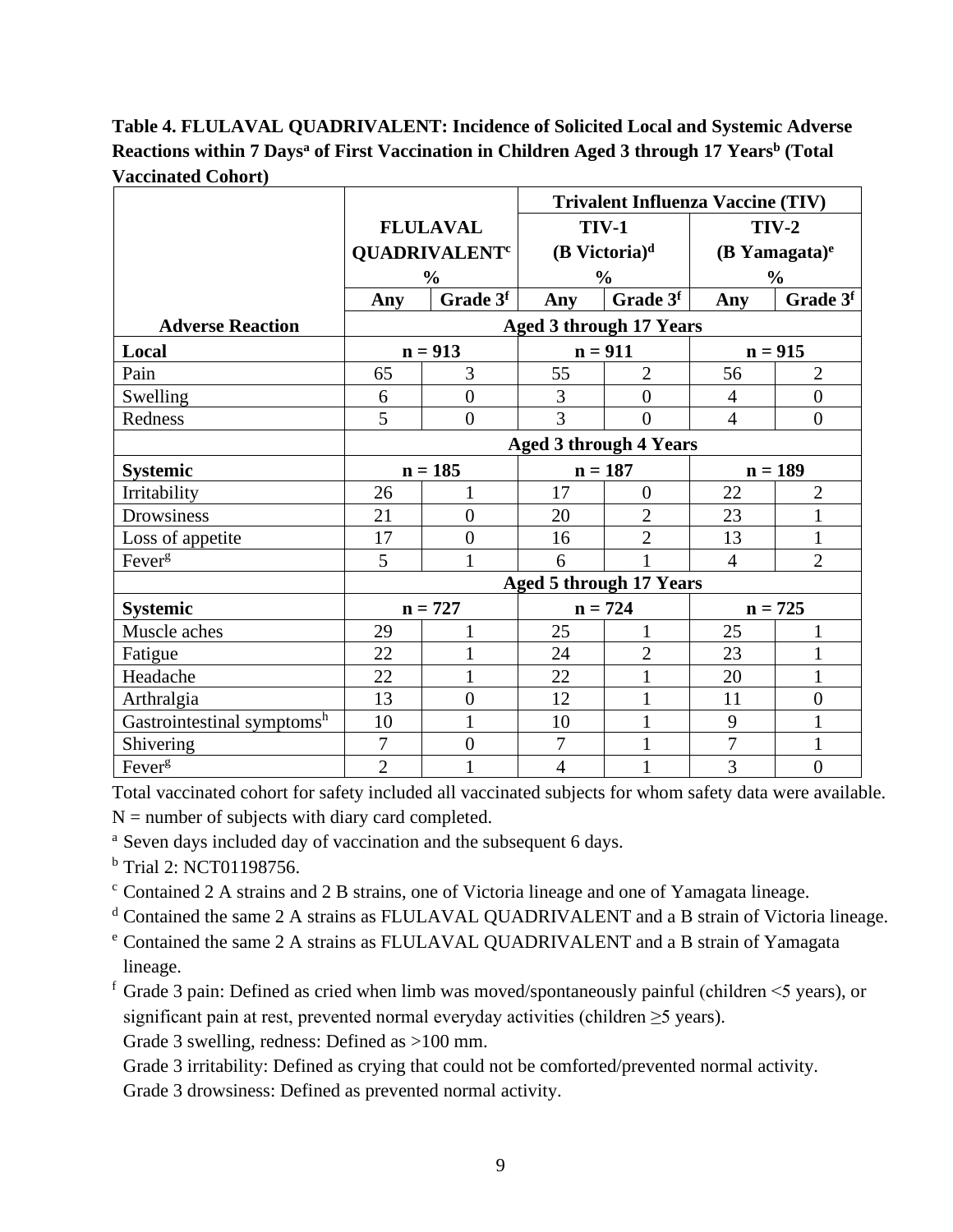Grade 3 loss of appetite: Defined as not eating at all.

Grade 3 (or higher) fever: Defined as  $\geq 102.2^{\circ}$  F (39.0°C).

Grade 3 muscle aches, fatigue, headache, arthralgia, gastrointestinal symptoms, shivering: Defined as prevented normal activity.

<sup>g</sup> Fever: Defined as  $\geq 100.4$ °F (38.0°C).

<sup>h</sup> Gastrointestinal symptoms included nausea, vomiting, diarrhea, and/or abdominal pain.

In children who received a second dose of FLULAVAL QUADRIVALENT, FLUARIX TIV-1 (B Victoria), or TIV-2 (B Yamagata), the incidences of adverse reactions following the second dose were generally lower than those observed after the first dose.

Unsolicited adverse events occurring within 28 days of vaccination were reported in 30%, 31%, and 30% of subjects who received FLULAVAL QUADRIVALENT (n = 932), FLUARIX TIV-1 (B Victoria) ( $n = 929$ ), or TIV-2 (B Yamagata) ( $n = 932$ ), respectively. The unsolicited adverse reactions that occurred most frequently (≥1% for FLULAVAL QUADRIVALENT) included vomiting, pyrexia, bronchitis, nasopharyngitis, pharyngitis, upper respiratory tract infection, headache, cough, oropharyngeal pain, and rhinorrhea. Serious adverse events occurring within 28 days of any vaccination were reported in 0.1%, 0.2%, and 0.2% of subjects who received FLULAVAL QUADRIVALENT, FLUARIX TIV-1 (B Victoria), or TIV-2 (B Yamagata), respectively.

Trial 3 (NCT01218308) was a randomized, observer-blind, non-influenza vaccine-controlled trial evaluating the efficacy of FLULAVAL QUADRIVALENT. The trial included subjects aged 3 through 8 years who received FLULAVAL QUADRIVALENT (n = 2,584) or HAVRIX (Hepatitis A Vaccine)  $(n = 2,584)$  as a control vaccine. Children with no history of influenza vaccination received 2 doses of FLULAVAL QUADRIVALENT or HAVRIX approximately 28 days apart (this dosing regimen for HAVRIX is not a U.S.-licensed schedule). Children with a history of influenza vaccination received one dose of FLULAVAL QUADRIVALENT or HAVRIX. In the overall population, 52% were male; 60% were Asian, 5% were white, and 35% were of other racial/ethnic groups. The mean age of subjects was 5 years. Solicited local adverse reactions and systemic adverse events were collected for 7 days (day of vaccination and the next 6 days). The incidence of solicited adverse reactions occurring within 7 days of vaccination in children are shown in Table 5.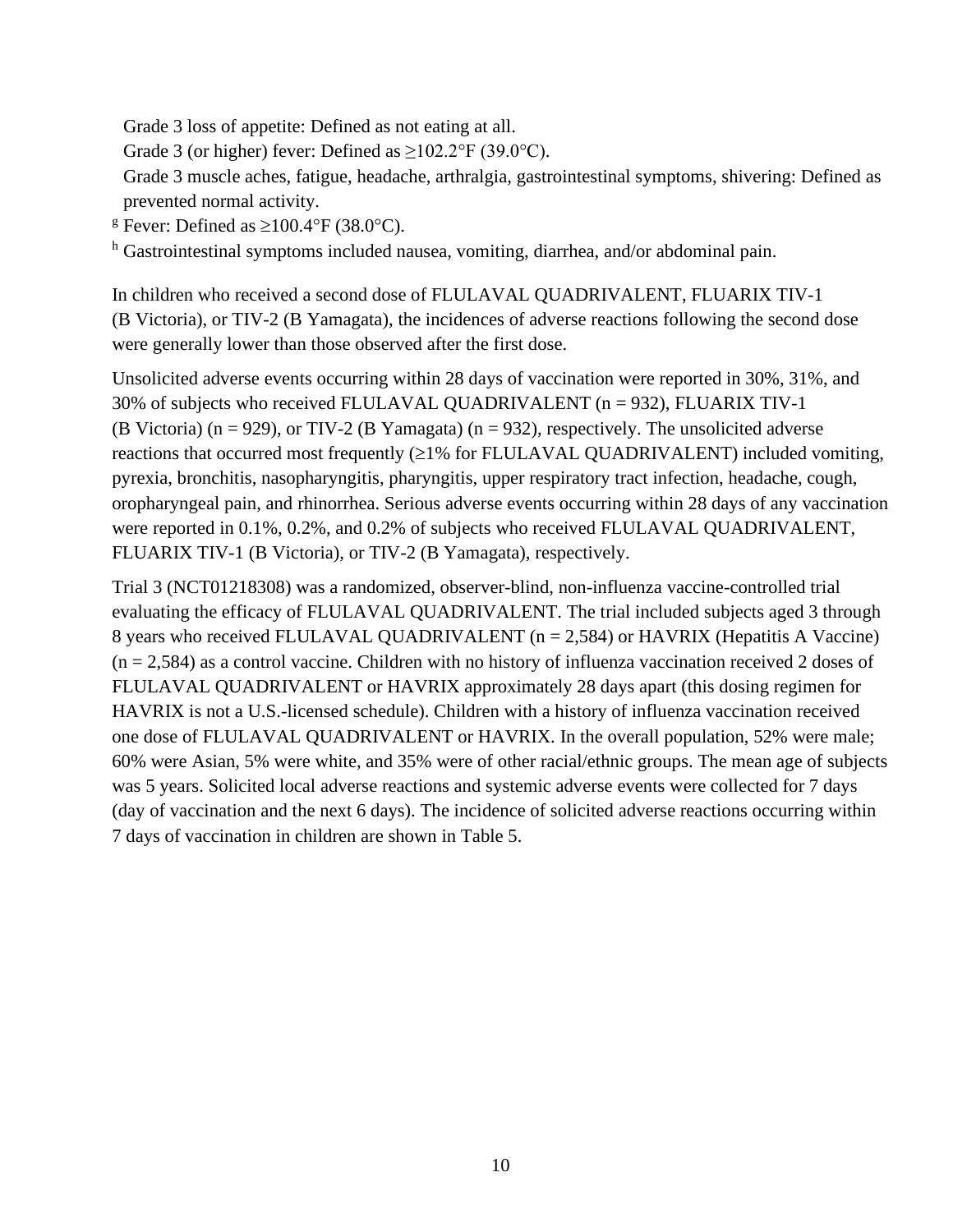# **Table 5. FLULAVAL QUADRIVALENT: Incidence of Solicited Local and Systemic Adverse Reactions within 7 Daysa of First Vaccination in Children Aged 3 through 8 Yearsb (Total Vaccinated Cohort)**

|                                        |                     | <b>FLULAVAL</b>      |                               |                      |
|----------------------------------------|---------------------|----------------------|-------------------------------|----------------------|
|                                        | <b>QUADRIVALENT</b> |                      | <b>HAVRIX<sup>c</sup></b>     |                      |
|                                        |                     | $\frac{0}{0}$        |                               | $\frac{0}{0}$        |
|                                        | Any                 | Grade 3 <sup>d</sup> | Any                           | Grade 3 <sup>d</sup> |
| <b>Adverse Reaction</b>                |                     |                      | <b>Aged 3 through 8 Years</b> |                      |
| Local                                  |                     | $n = 2,546$          | $n = 2,551$                   |                      |
| Pain                                   | 39                  |                      | 28                            |                      |
| Swelling                               | 1                   | $\overline{0}$       | $\theta$                      | $\overline{0}$       |
| Redness                                | $\overline{0}$      | $\overline{0}$       | $\theta$                      | $\overline{0}$       |
|                                        |                     |                      | <b>Aged 3 through 4 Years</b> |                      |
| <b>Systemic</b>                        |                     | $n = 898$            | $n = 895$                     |                      |
| Loss of appetite                       | 9                   | $\overline{0}$       | 8                             | $\overline{0}$       |
| Irritability                           | 8                   | $\overline{0}$       | 8                             | $\overline{0}$       |
| Drowsiness                             | 8                   | $\overline{0}$       | 7                             | $\overline{0}$       |
| Fever <sup>e</sup>                     | $\overline{4}$      |                      | 4                             |                      |
|                                        |                     |                      | <b>Aged 5 through 8 Years</b> |                      |
| <b>Systemic</b>                        |                     | $n = 1,648$          |                               | $n = 1,654$          |
| Muscle aches                           | 12                  | $\boldsymbol{0}$     | 10                            | $\overline{0}$       |
| Headache                               | 11                  | $\overline{0}$       | 11                            |                      |
| Fatigue                                | 8                   | $\overline{0}$       | $\overline{7}$                | $\overline{0}$       |
| Arthralgia                             | 6                   | $\overline{0}$       | 5                             | $\overline{0}$       |
| Gastrointestinal symptoms <sup>f</sup> | 6                   | $\overline{0}$       | 6                             | $\overline{0}$       |
| Shivering                              | 3                   | $\overline{0}$       | 3                             | $\overline{0}$       |
| Fever <sup>e</sup>                     | 3                   | 1                    | 3                             |                      |

Total vaccinated cohort for safety included all vaccinated subjects for whom safety data were available.

 $N =$  number of subjects with diary card completed.

<sup>a</sup> Seven days included day of vaccination and the subsequent 6 days.

<sup>b</sup> Trial 3: NCT01218308.

<sup>c</sup> Hepatitis A Vaccine used as a control vaccine.

 $d$  Grade 3 pain: Defined as cried when limb was moved/spontaneously painful (children  $\leq$ 5 years), or significant pain at rest, prevented normal everyday activities (children  $\geq$ 5 years).

Grade 3 swelling, redness: Defined as >100 mm.

Grade 3 loss of appetite: Defined as not eating at all.

Grade 3 irritability: Defined as crying that could not be comforted/prevented normal activity.

Grade 3 drowsiness: Defined as prevented normal activity.

Grade 3 (or higher) fever: Defined as  $\geq 102.2^{\circ}$  F (39.0°C).

Grade 3 muscle aches, headache, fatigue, arthralgia, gastrointestinal symptoms, shivering: Defined as prevented normal activity.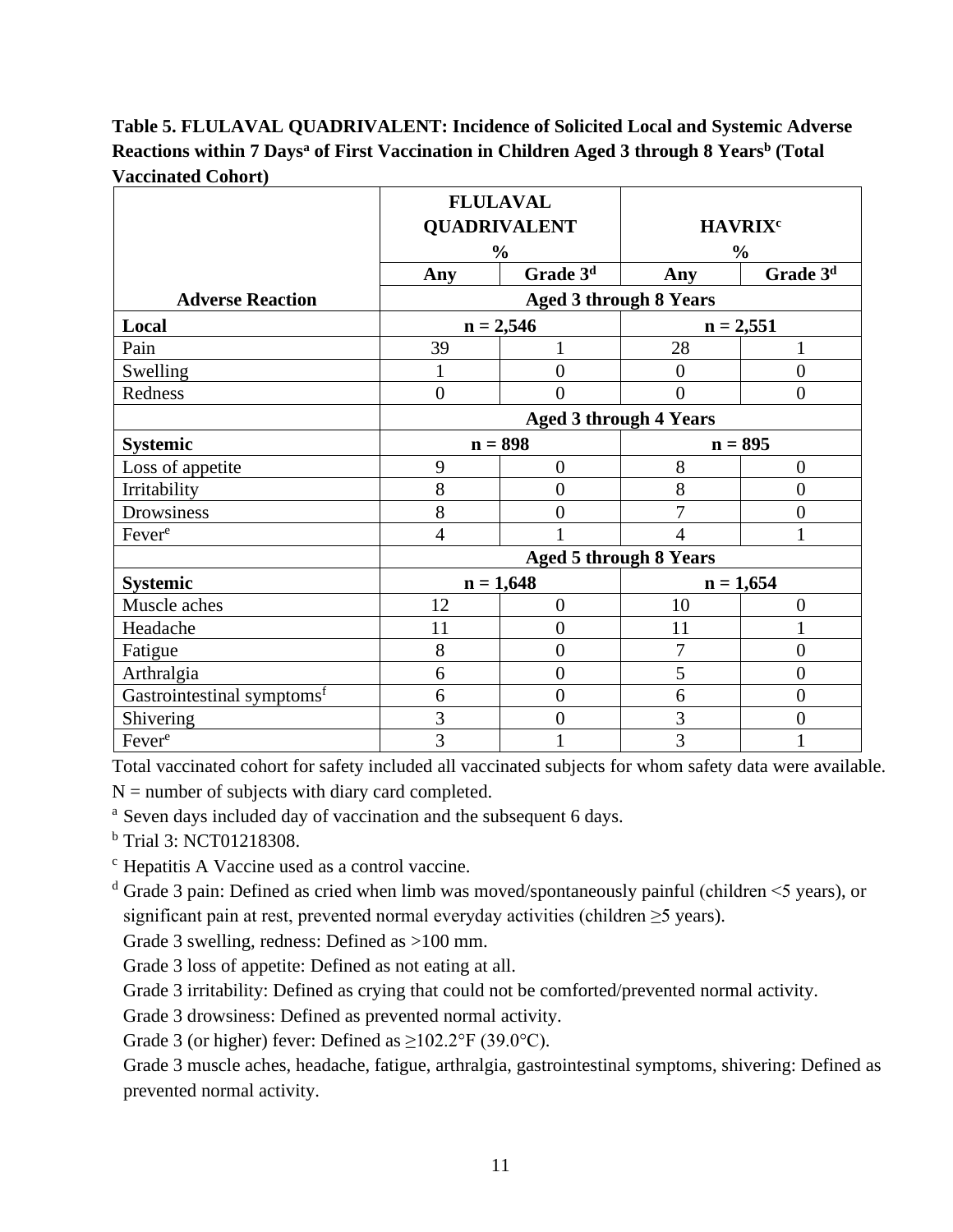<sup>e</sup> Fever: Defined as  $\geq 100.4$ °F (38.0°C).

 $f$  Gastrointestinal symptoms included nausea, vomiting, diarrhea, and/or abdominal pain.

In children who received a second dose of FLULAVAL QUADRIVALENT or HAVRIX, the incidences of adverse reactions following the second dose were generally lower than those observed after the first dose.

The frequency of unsolicited adverse events occurring within 28 days of vaccination was similar in both groups (33% for both FLULAVAL QUADRIVALENT and HAVRIX). The unsolicited adverse reactions that occurred most frequently  $(\geq 1\%$  for FLULAVAL QUADRIVALENT) included diarrhea, pyrexia, gastroenteritis, nasopharyngitis, upper respiratory tract infection, varicella, cough, and rhinorrhea. Serious adverse events occurring within 28 days of any vaccination were reported in 0.7% of subjects who received FLULAVAL QUADRIVALENT and in 0.2% of subjects who received HAVRIX.

# <span id="page-11-0"></span>**6.2 Postmarketing Experience**

Beyond those events reported in the clinical trials for FLULAVAL QUADRIVALENT or FLULAVAL, the following adverse reactions have been identified during postapproval use of FLULAVAL QUADRIVALENT or FLULAVAL (trivalent influenza vaccine). Because these reactions are reported voluntarily from a population of uncertain size, it is not always possible to reliably estimate their frequency or establish a causal relationship to the vaccine.

Blood and Lymphatic System Disorders

Lymphadenopathy.

Eye Disorders

Eye pain, photophobia.

Gastrointestinal Disorders

Dysphagia, vomiting.

General Disorders and Administration Site Conditions

Chest pain, injection site inflammation, asthenia, injection site rash, influenza-like symptoms, abnormal gait, injection site bruising, injection site sterile abscess.

Immune System Disorders

Allergic reactions including anaphylaxis, angioedema.

Infections and Infestations

Rhinitis, laryngitis, cellulitis.

Musculoskeletal and Connective Tissue Disorders

Muscle weakness, arthritis.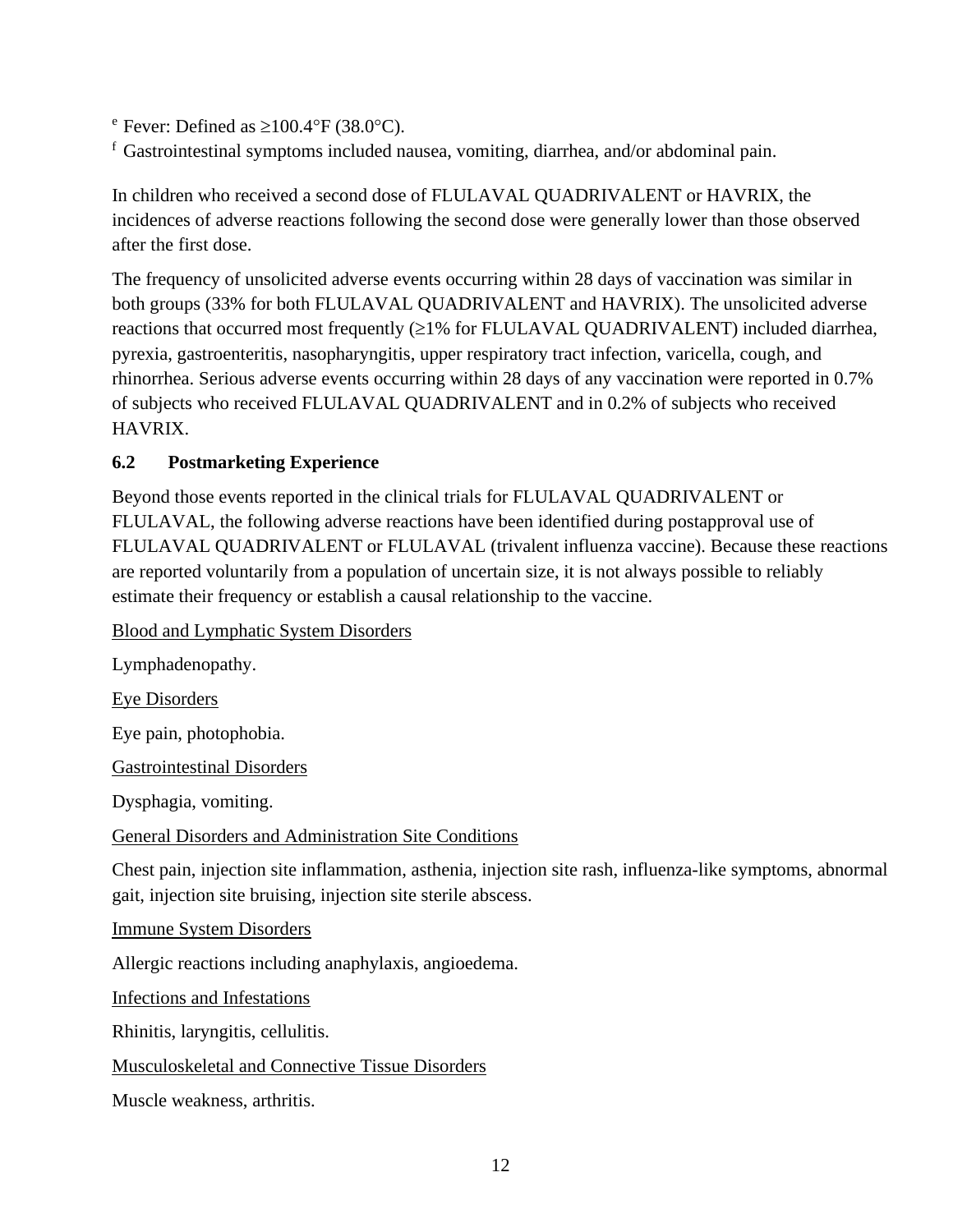## Nervous System Disorders

Dizziness, paresthesia, hypoesthesia, hypokinesia, tremor, somnolence, syncope, Guillain-Barré syndrome, convulsions/seizures, facial or cranial nerve paralysis, encephalopathy, limb paralysis.

### Psychiatric Disorders

Insomnia.

Respiratory, Thoracic, and Mediastinal Disorders

Dyspnea, dysphonia, bronchospasm, throat tightness.

Skin and Subcutaneous Tissue Disorders

Urticaria, localized or generalized rash, pruritus, sweating.

Vascular Disorders

<span id="page-12-0"></span>Flushing, pallor.

# **7 DRUG INTERACTIONS**

## <span id="page-12-1"></span>**7.1 Concomitant Administration with Other Vaccines**

FLULAVAL QUADRIVALENT should not be mixed with any other vaccine in the same syringe or vial.

There are insufficient data to assess the concomitant administration of FLULAVAL QUADRIVALENT with other vaccines. When concomitant administration of other vaccines is required, the vaccines should be administered at different injection sites.

### <span id="page-12-2"></span>**7.2 Immunosuppressive Therapies**

Immunosuppressive therapies, including irradiation, antimetabolites, alkylating agents, cytotoxic drugs, and corticosteroids (used in greater than physiologic doses) may reduce the immune response to FLULAVAL QUADRIVALENT.

## <span id="page-12-3"></span>**8 USE IN SPECIFIC POPULATIONS**

### <span id="page-12-4"></span>**8.1 Pregnancy**

## Pregnancy Exposure Registry

There is a pregnancy exposure registry that monitors pregnancy outcomes in women exposed to FLULAVAL QUADRIVALENT during pregnancy. Healthcare providers are encouraged to register women by calling 1-888-452-9622.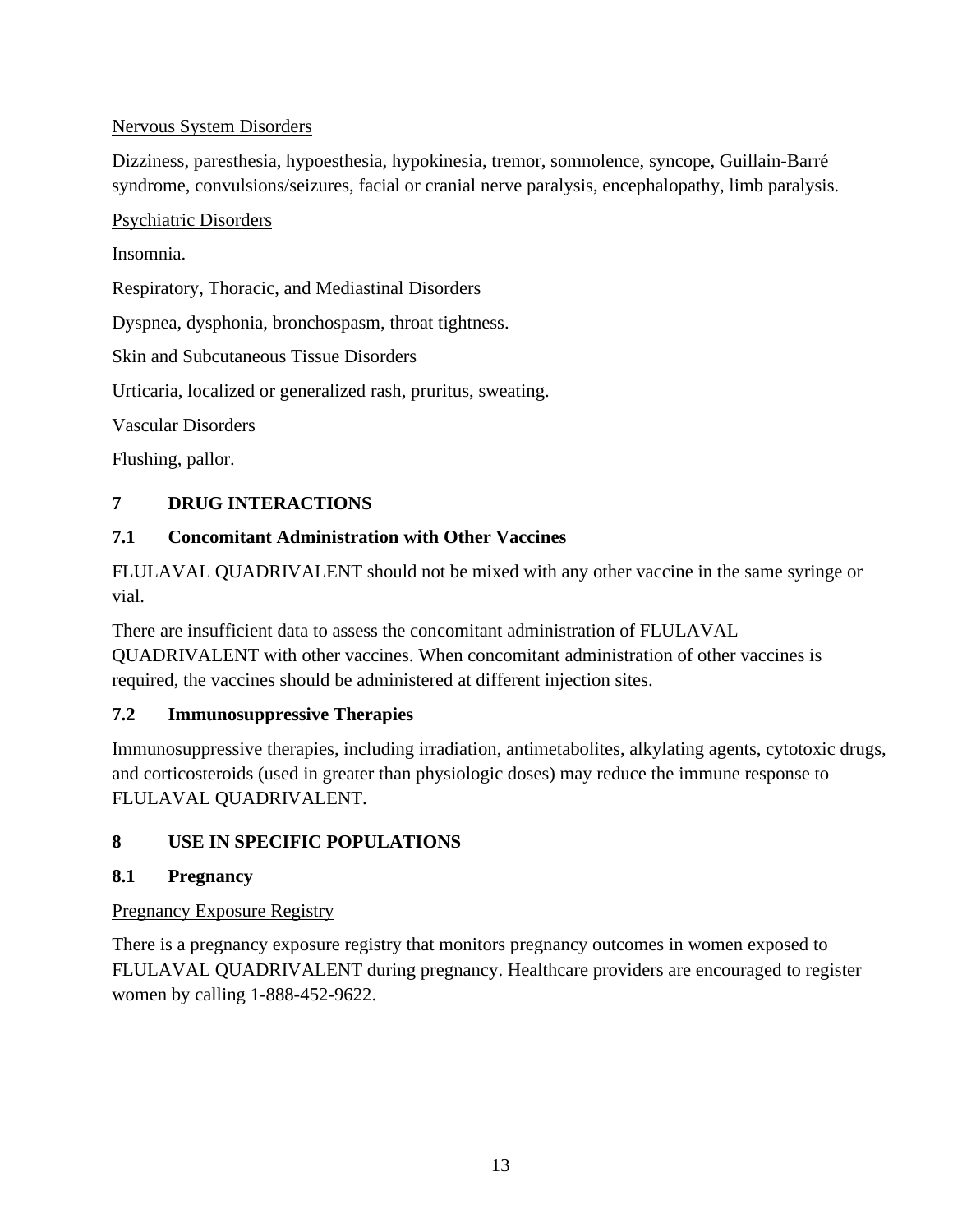## Risk Summary

All pregnancies have a risk of birth defect, loss, or other adverse outcomes. In the U.S. general population, the estimated background risk of major birth defects and miscarriage in clinically recognized pregnancies is 2% to 4% and 15% to 20%, respectively.

There are insufficient data on FLULAVAL QUADRIVALENT in pregnant women to inform vaccineassociated risks.

A developmental toxicity study was performed in female rats administered FLULAVAL QUADRIVALENT prior to mating and during gestation and lactation periods. The total dose was 0.2 mL at each occasion (a single human dose is 0.5 mL). This study revealed no adverse effects on fetal or pre-weaning development due to FLULAVAL QUADRIVALENT *(see Data)*.

### Clinical Considerations

*Disease-Associated Maternal and/or Embryo/Fetal Risk:* Pregnant women infected with seasonal influenza are at increased risk of severe illness associated with influenza infection compared with nonpregnant women. Pregnant women with influenza may be at increased risk for adverse pregnancy outcomes, including preterm labor and delivery.

### Data

*Animal Data:* In a developmental toxicity study, female rats were administered FLULAVAL QUADRIVALENT by intramuscular injection 4 and 2 weeks prior to mating, on Gestation Days 3, 8, 11, and 15, and on Lactation Day 7. The total dose was 0.2 mL at each occasion (a single human dose is 0.5 mL). No adverse effects on pre-weaning development up to Postnatal Day 25 were observed. There were no vaccine-related fetal malformations or variations.

## <span id="page-13-0"></span>**8.2 Lactation**

## Risk Summary

It is not known whether FLULAVAL QUADRIVALENT is excreted in human milk. Data are not available to assess the effects of FLULAVAL QUADRIVALENT on the breastfed infant or on milk production/excretion. The developmental and health benefits of breastfeeding should be considered along with the mother's clinical need for FLULAVAL QUADRIVALENT and any potential adverse effects on the breastfed child from FLULAVAL QUADRIVALENT or from the underlying maternal condition. For preventive vaccines, the underlying maternal condition is susceptibility to disease prevented by the vaccine.

## <span id="page-13-1"></span>**8.4 Pediatric Use**

Safety and effectiveness of FLULAVAL QUADRIVALENT in children younger than 6 months have not been established.

## <span id="page-13-2"></span>**8.5 Geriatric Use**

In a randomized, double-blind, active-controlled trial, immunogenicity and safety were evaluated in a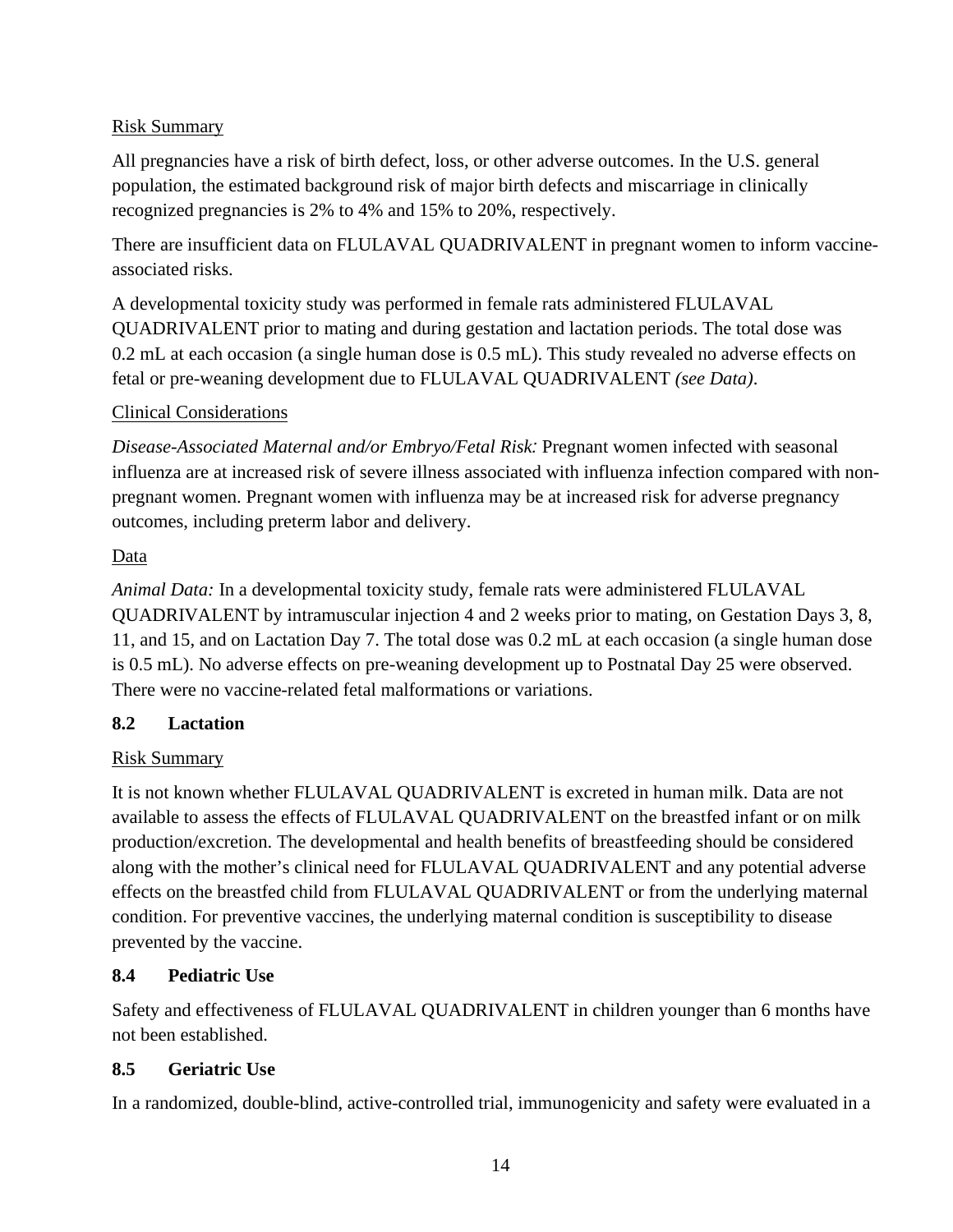cohort of subjects aged 65 years and older who received FLULAVAL QUADRIVALENT  $(n = 397)$ ; approximately one-third of these subjects were aged 75 years and older. In subjects aged 65 years and older, the geometric mean antibody titers (GMTs) post-vaccination and seroconversion rates were lower than in younger subjects (aged 18 to 64 years) and the frequencies of solicited and unsolicited adverse reactions were generally lower than in younger subjects *[see Adverse Reactions (6.1), Clinical Studies (14.2)]*.

# <span id="page-14-0"></span>**11 DESCRIPTION**

FLULAVAL QUADRIVALENT, Influenza Vaccine, for intramuscular injection, is a quadrivalent, split-virion, inactivated influenza virus vaccine prepared from virus propagated in the allantoic cavity of embryonated hens' eggs. Each of the influenza viruses is produced and purified separately. The virus is inactivated with ultraviolet light treatment followed by formaldehyde treatment, purified by centrifugation, and disrupted with sodium deoxycholate.

FLULAVAL QUADRIVALENT is a sterile, opalescent, translucent to off-white suspension in a phosphate-buffered saline solution that may sediment slightly. The sediment resuspends upon shaking to form a homogeneous suspension.

FLULAVAL QUADRIVALENT has been standardized according to U.S. Public Health Service (USPHS) requirements for the 2020-2021 influenza season and is formulated to contain 60 micrograms (mcg) hemagglutinin (HA) per 0.5-mL dose in the recommended ratio of 15 mcg HA of each of the following 4 influenza virus strains (2 A strains and 2 B strains): A/Guangdong-Maonan/SWL1536/2019 (H1N1) CNIC-1909, A/Hong Kong/2671/2019 (H3N2) NIB-121, B/Washington/02/2019 (B-Victoria lineage), and B/Phuket/3073/2013 (B-Yamagata lineage).

FLULAVAL QUADRIVALENT is formulated without preservatives and does not contain thimerosal. Each 0.5-mL dose may also contain residual amounts of ovalbumin  $(\leq 0.3 \text{ m})$ , formaldehyde  $(\leq 25 \text{ meg})$ , sodium deoxycholate ( $\leq 50 \text{ meg}$ ),  $\alpha$ -tocopheryl hydrogen succinate ( $\leq 320 \text{ meg}$ ), and polysorbate 80 (≤887 mcg) from the manufacturing process. Antibiotics are not used in the manufacture of this vaccine.

The tip caps and plungers of the prefilled syringes of FLULAVAL QUADRIVALENT are not made with natural rubber latex.

# <span id="page-14-1"></span>**12 CLINICAL PHARMACOLOGY**

## <span id="page-14-2"></span>**12.1 Mechanism of Action**

Influenza illness and its complications follow infection with influenza viruses. Global surveillance of influenza identifies yearly antigenic variants. Since 1977, antigenic variants of influenza A (H1N1 and H3N2) viruses and influenza B viruses have been in global circulation.

Public health authorities recommend influenza vaccine strains annually. Inactivated influenza vaccines are standardized to contain the hemagglutinins of strains representing the influenza viruses likely to circulate in the United States during the influenza season.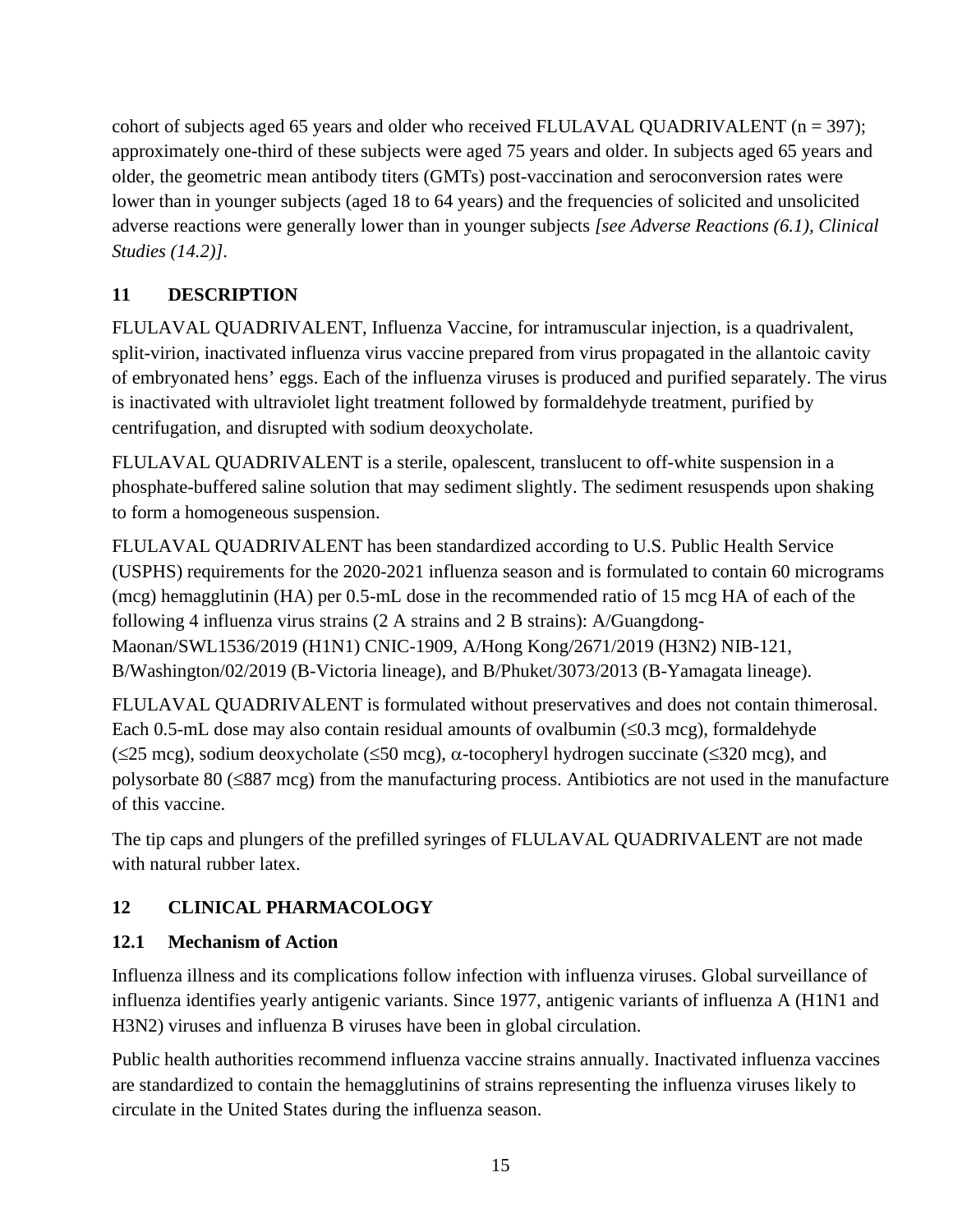Specific levels of hemagglutination inhibition (HI) antibody titer post-vaccination with inactivated influenza virus vaccines have not been correlated with protection from influenza illness but the antibody titers have been used as a measure of vaccine activity. In some human challenge studies, antibody titers of ≥1:40 have been associated with protection from influenza illness in up to 50% of subjects.<sup>1,2</sup> Antibody against one influenza virus type or subtype confers little or no protection against another virus. Furthermore, antibody to one antigenic variant of influenza virus might not protect against a new antigenic variant of the same type or subtype. Frequent development of antigenic variants through antigenic drift is the virological basis for seasonal epidemics and the reason for the usual change of one or more new strains in each year's influenza vaccine.

Annual revaccination is recommended because immunity declines during the year after vaccination and because circulating strains of influenza virus change from year to year.

# <span id="page-15-0"></span>**13 NONCLINICAL TOXICOLOGY**

### <span id="page-15-1"></span>**13.1 Carcinogenesis, Mutagenesis, Impairment of Fertility**

FLULAVAL QUADRIVALENT has not been evaluated for carcinogenic, mutagenic potential, or male infertility in animals. Vaccination of female rats with FLULAVAL QUADRIVALENT had no effect on fertility *[see Use in Specific Populations (8.1)]*.

### <span id="page-15-2"></span>**14 CLINICAL STUDIES**

### <span id="page-15-3"></span>**14.1 Efficacy against Influenza**

The efficacy of FLULAVAL QUADRIVALENT was evaluated in Trial 3, a randomized, observerblind, non-influenza vaccine-controlled trial conducted in 3 countries in Asia, 3 in Latin America, and 2 in the Middle East/Europe during the 2010-2011 influenza season. Healthy subjects aged 3 through 8 years were randomized  $(1:1)$  to receive FLULAVAL QUADRIVALENT  $(n = 2.584)$ , containing A/California/7/2009 (H1N1), A/Victoria/210/2009 (H3N2), B/Brisbane/60/2008 (Victoria lineage), and B/Florida/4/2006 (Yamagata lineage) influenza strains, or HAVRIX ( $n = 2,584$ ), as a control vaccine. Children with no history of influenza vaccination received 2 doses of FLULAVAL QUADRIVALENT or HAVRIX approximately 28 days apart. Children with a history of influenza vaccination received one dose of FLULAVAL QUADRIVALENT or HAVRIX *[see Adverse Reactions (6.1)]*. In the overall population, 52% were male; 60% were Asian, 5% were white, and 35% were of other racial/ethnic groups. The mean age of subjects was 5 years.

Efficacy of FLULAVAL QUADRIVALENT was assessed for the prevention of reverse transcriptase polymerase chain reaction (RT-PCR)-positive influenza A and/or B disease presenting as influenza-like illness (ILI). ILI was defined as a temperature  $\geq 100^{\circ}$ F in the presence of at least one of the following symptoms on the same day: cough, sore throat, runny nose, or nasal congestion. Subjects with ILI (monitored by passive and active surveillance for approximately 6 months) had nasal and throat swabs collected and tested for influenza A and/or B by RT-PCR. All RT-PCR-positive specimens were further tested in cell culture. Vaccine efficacy was calculated based on the ATP cohort for efficacy (Table 6).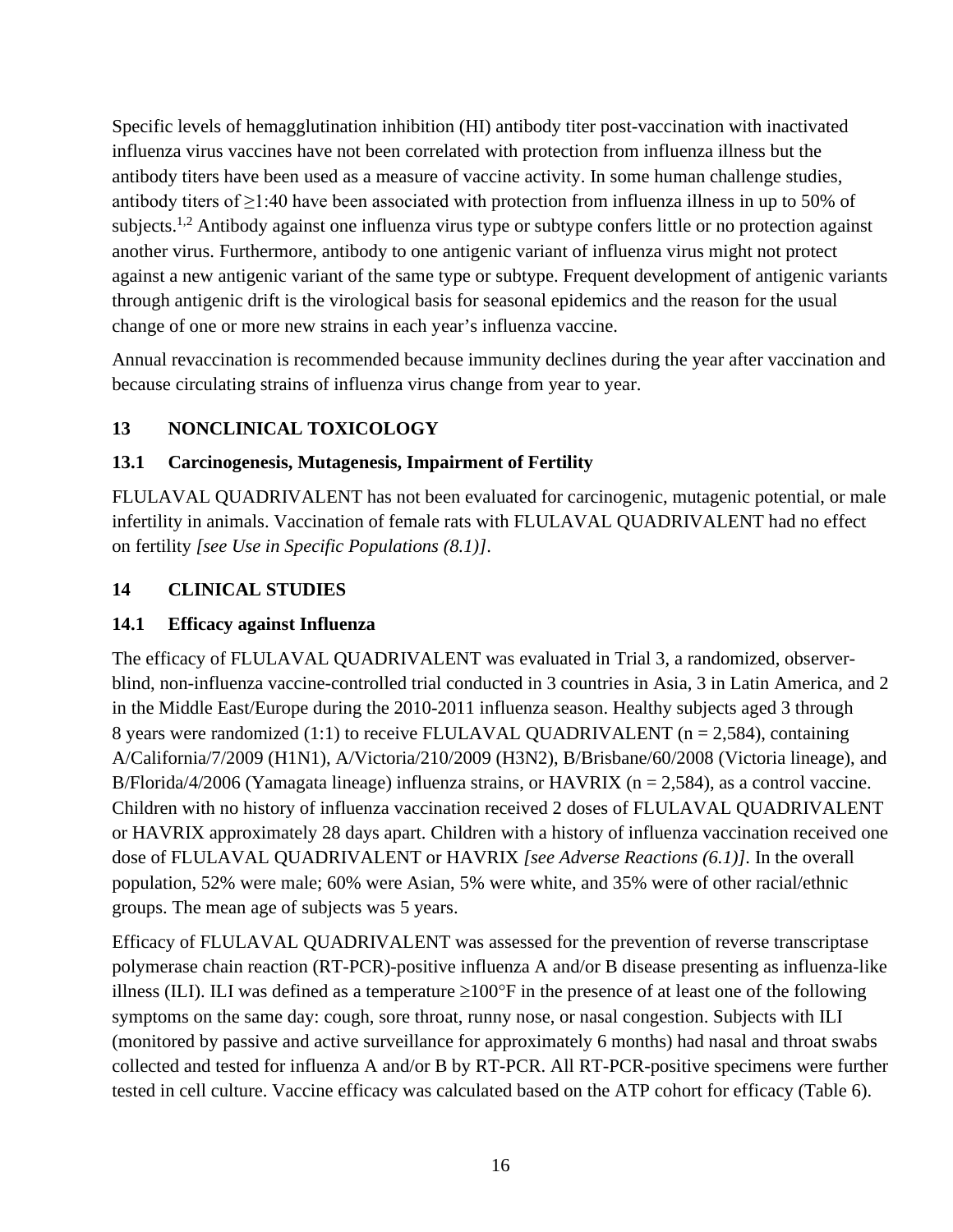# **Table 6. FLULAVAL QUADRIVALENT: Influenza Attack Rates and Vaccine Efficacy against Influenza A and/or B in Children Aged 3 through 8 Yearsa (According-to-Protocol Cohort for Efficacy)**

|                                      |                                                          |                | <b>Influenza</b><br><b>Attack Rate</b> | <b>Vaccine Efficacy</b>            |  |  |
|--------------------------------------|----------------------------------------------------------|----------------|----------------------------------------|------------------------------------|--|--|
|                                      | N <sub>b</sub>                                           | n <sup>c</sup> | % (n/N)                                | $%$ (CI)                           |  |  |
| <b>All RT-PCR-Positive Influenza</b> |                                                          |                |                                        |                                    |  |  |
| FLULAVAL QUADRIVALENT                | 2,379                                                    | 58             | 2.4                                    | $55.4^d$                           |  |  |
|                                      |                                                          |                |                                        | $(95\% \text{ CI: } 39.1, 67.3)$   |  |  |
| <b>HAVRIX<sup>e</sup></b>            | 2,398                                                    | 128            | 5.3                                    |                                    |  |  |
| All Culture-Confirmed Influenzaf     |                                                          |                |                                        |                                    |  |  |
| FLULAVAL QUADRIVALENT                | 2,379                                                    | 50             | 2.1                                    | 55.9                               |  |  |
|                                      |                                                          |                |                                        | $(97.5\% \text{ CI: } 35.4, 69.9)$ |  |  |
| <b>HAVRIX<sup>e</sup></b>            | 2,398                                                    | 112            | 4.7                                    |                                    |  |  |
|                                      | <b>Antigenically Matched Culture-Confirmed Influenza</b> |                |                                        |                                    |  |  |
| FLULAVAL QUADRIVALENT                | 2,379                                                    | 31             | 1.3                                    | 45.1 <sup>g</sup>                  |  |  |
|                                      |                                                          |                |                                        | $(97.5\% \text{ CI: } 9.3, 66.8)$  |  |  |
| <b>HAVRIX<sup>e</sup></b>            | 2,398                                                    | 56             | 2.3                                    |                                    |  |  |

 $CI =$ Confidence Interval;  $RT-PCR =$  Reverse transcriptase polymerase chain reaction.

<sup>a</sup> Trial 3: NCT01218308.

<sup>b</sup> According-to-protocol cohort for efficacy included subjects who met all eligibility criteria, were successfully contacted at least once post-vaccination, and complied with the protocol-specified efficacy criteria.

<sup>c</sup> Number of influenza cases.

<sup>d</sup> Vaccine efficacy for FLULAVAL QUADRIVALENT met the pre-defined criterion of >30% for the lower limit of the 2-sided 95% CI.

<sup>e</sup> Hepatitis A Vaccine used as a control vaccine.

 $f$  Of 162 culture-confirmed influenza cases, 108 (67%) were antigenically typed (87 matched; 21 unmatched); 54 (33%) could not be antigenically typed [but were typed by RT-PCR and nucleic acid sequence analysis: 5 cases A (H1N1) (5 with HAVRIX), 47 cases A (H3N2) (10 with FLULAVAL QUADRIVALENT; 37 with HAVRIX), and 2 cases B Victoria (2 with HAVRIX)].

<sup>g</sup> Since only 67% of cases could be typed, the clinical significance of this result is unknown.

In an exploratory analysis by age, vaccine efficacy against RT-PCR-positive influenza A and/or B disease presenting as ILI was evaluated in subjects aged 3 through 4 years and 5 through 8 years; vaccine efficacy was 35.3% (95% CI: -1.3, 58.6) and 67.7% (95% CI: 49.7, 79.2), respectively. As the trial lacked statistical power to evaluate efficacy within age subgroups, the clinical significance of these results is unknown.

As a secondary objective in the trial, subjects with RT-PCR-positive influenza A and/or B were prospectively classified based on the presence of adverse outcomes that have been associated with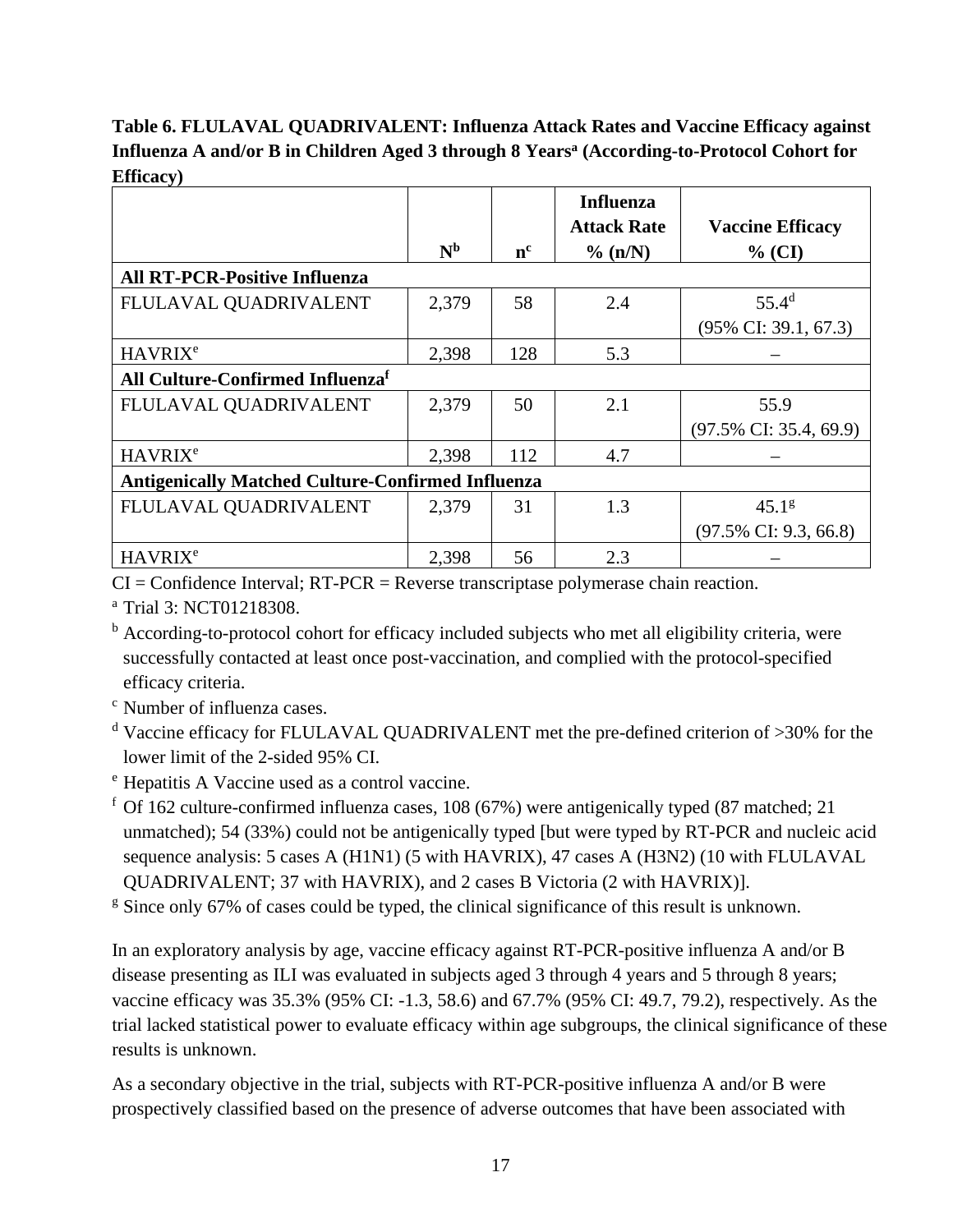influenza infection (defined as fever >102.2°F/39.0°C, physician-verified shortness of breath, pneumonia, wheezing, bronchitis, bronchiolitis, pulmonary congestion, croup, and/or acute otitis media, and/or physician-diagnosed serious extra-pulmonary complications, including myositis, encephalitis, seizure and/or myocarditis).

The risk reduction of fever >102.2°F/39.0°C associated with RT-PCR-positive influenza was 71.0% (95% CI: 44.8, 84.8) based on the ATP cohort for efficacy [FLULAVAL QUADRIVALENT  $(n = 12/2,379)$ ; HAVRIX  $(n = 41/2,398)$ ]. The other pre-specified adverse outcomes had too few cases to calculate a risk reduction. The incidence of these adverse outcomes is presented in Table 7.

|                                           |                     | <b>FLULAVAL</b>             |                |                           |                             |                |  |
|-------------------------------------------|---------------------|-----------------------------|----------------|---------------------------|-----------------------------|----------------|--|
|                                           | <b>QUADRIVALENT</b> |                             |                | <b>HAVRIX<sup>c</sup></b> |                             |                |  |
|                                           |                     | $n = 2,584$                 |                |                           | $n = 2,584$                 |                |  |
|                                           | <b>Number</b>       | Number of                   |                | <b>Number</b>             | <b>Number of</b>            |                |  |
| <b>Adverse Outcomed</b>                   | of Events           | <b>Subjects<sup>e</sup></b> | $\frac{0}{0}$  | of Events                 | <b>Subjects<sup>e</sup></b> | $\frac{0}{0}$  |  |
| Fever >102.2 $\degree$ F/39.0 $\degree$ C | 16 <sup>f</sup>     | 15                          | 0.6            | 51 <sup>f</sup>           | 50                          | 1.9            |  |
| Shortness of breath                       | $\Omega$            | $\Omega$                    | $\theta$       | 5                         | 5                           | 0.2            |  |
| Pneumonia                                 | $\theta$            | $\overline{0}$              | $\overline{0}$ | 3                         | 3                           | 0.1            |  |
| Wheezing                                  |                     |                             | $\overline{0}$ |                           |                             | $\overline{0}$ |  |
| <b>Bronchitis</b>                         |                     |                             | $\overline{0}$ |                           |                             | $\theta$       |  |
| Pulmonary congestion                      | $\overline{0}$      | $\overline{0}$              | $\theta$       |                           |                             | $\theta$       |  |
| Acute otitis media                        | $\overline{0}$      | $\overline{0}$              | $\overline{0}$ |                           |                             | $\Omega$       |  |
| <b>Bronchiolitis</b>                      | $\overline{0}$      | $\overline{0}$              | $\overline{0}$ | $\overline{0}$            | $\theta$                    | $\theta$       |  |
| Croup                                     | $\overline{0}$      | $\overline{0}$              | $\overline{0}$ | $\overline{0}$            | $\overline{0}$              | $\theta$       |  |
| Encephalitis                              | $\Omega$            | $\Omega$                    | $\theta$       | $\theta$                  | $\theta$                    | $\Omega$       |  |
| Myocarditis                               | $\theta$            | $\theta$                    | $\theta$       | $\Omega$                  | $\theta$                    | $\Omega$       |  |
| <b>Myositis</b>                           | $\Omega$            | $\theta$                    | $\overline{0}$ | $\Omega$                  | 0                           | $\Omega$       |  |
| Seizure                                   | 0                   | 0                           | $\overline{0}$ |                           | 0                           | $\overline{0}$ |  |

# **Table 7. FLULAVAL QUADRIVALENT: Incidence of Adverse Outcomes Associated with RT-PCR-Positive Influenza in Children Aged 3 through 8 Yearsa (Total Vaccinated Cohort)b**

<sup>a</sup> Trial 3: NCT01218308.

<sup>b</sup> Total vaccinated cohort included all vaccinated subjects for whom data were available.

<sup>c</sup> Hepatitis A Vaccine used as a control vaccine.

<sup>d</sup> In subjects who presented with more than one adverse outcome, each outcome was counted in the respective category.

<sup>e</sup> Number of subjects presenting with at least one event in each group.

 $f$  One subject in each group had sequential influenza due to influenza type A and type B viruses.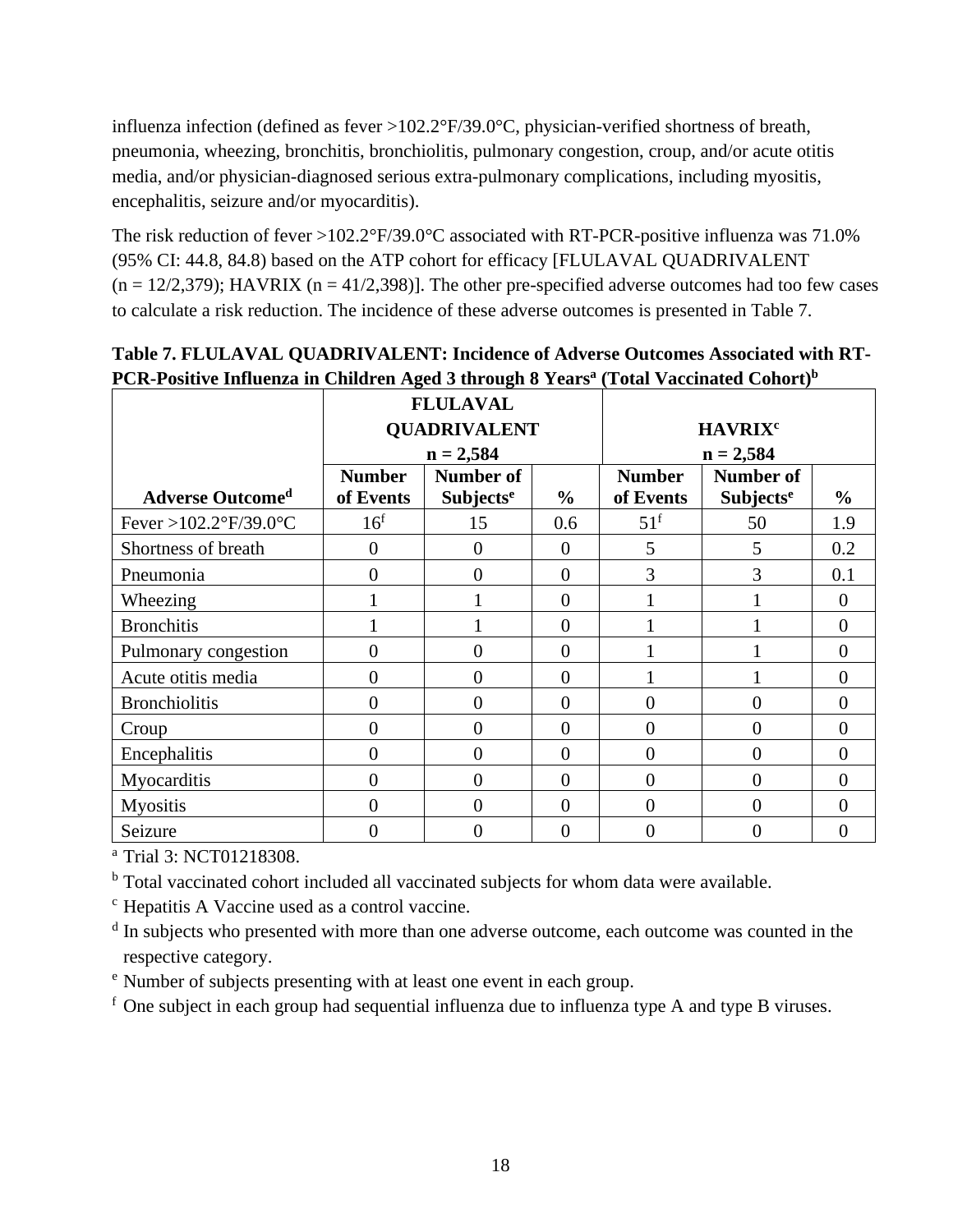### <span id="page-18-0"></span>**14.2 Immunological Evaluation**

### Adults

Trial 1 was a randomized, double-blind, active-controlled, safety and immunogenicity trial conducted in subjects aged 18 years and older. In this trial, subjects received FLULAVAL QUADRIVALENT  $(n = 1,246)$  or one of 2 formulations of a comparator trivalent influenza vaccine (FLULAVAL, TIV-1,  $n = 204$  or TIV-2,  $n = 211$ ), each containing an influenza type B virus that corresponded to one of the 2 B viruses in FLULAVAL QUADRIVALENT (a type B virus of the Victoria lineage or a type B virus of the Yamagata lineage) *[see Adverse Reactions (6.1)]*.

Immune responses, specifically hemagglutination inhibition (HI) antibody titers to each virus strain in the vaccine, were evaluated in sera obtained 21 days after administration of FLULAVAL QUADRIVALENT or the comparators. The immunogenicity endpoint was GMTs adjusted for baseline, performed on the According-to-Protocol (ATP) cohort for whom immunogenicity assay results were available after vaccination. FLULAVAL QUADRIVALENT was non-inferior to both TIVs based on adjusted GMTs (Table 8). The antibody response to influenza B strains contained in FLULAVAL QUADRIVALENT was higher than the antibody response after vaccination with a TIV containing an influenza B strain from a different lineage. There was no evidence that the addition of the second B strain resulted in immune interference to other strains included in the vaccine (Table 8).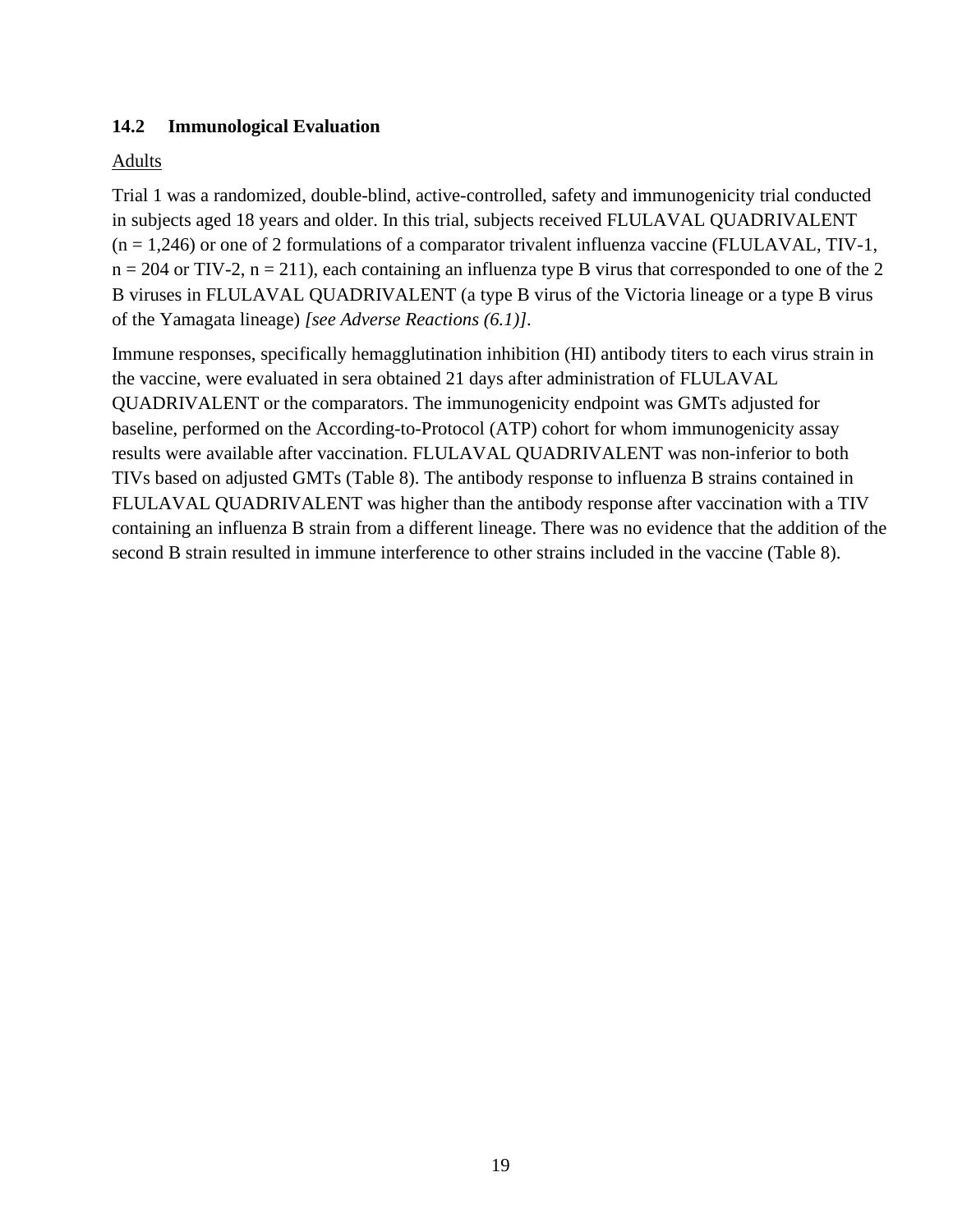**Table 8. Non-inferiority of FLULAVAL QUADRIVALENT Relative to Trivalent Influenza Vaccine (TIV) 21 Days Post-vaccination in Adults Aged 18 Years and Oldera (According-to-Protocol Cohort for Immunogenicity)b**

| - 0                          | $\sqrt{2}$<br><b>FLULAVAL</b><br><b>QUADRIVALENT<sup>c</sup></b> | <b>TIV-1</b><br>(B Victoria) $d$ | $TIV-2$<br>$(B$ Yamagata) <sup>e</sup> |
|------------------------------|------------------------------------------------------------------|----------------------------------|----------------------------------------|
| <b>Geometric Mean Titers</b> | $n = 1,245-1,246$                                                | $n = 204$                        | $n = 210 - 211$                        |
| <b>Against</b>               | (95% CI)                                                         | $(95\% \text{ CI})$              | $(95\% \text{ CI})$                    |
| $A/California/7/2009$ (H1N1) | $204.6^f$                                                        | 176.0                            | 149.0                                  |
|                              | (190.4, 219.9)                                                   | (149.1, 207.7)                   | (122.9, 180.7)                         |
| A/Victoria/210/2009 (H3N2)   | $125.4^{f}$                                                      | 147.5                            | 141.0                                  |
|                              | (117.4, 133.9)                                                   | (124.1, 175.2)                   | (118.1, 168.3)                         |
| $B/B$ risbane/60/2008        | $177.7^f$                                                        | 135.9                            | 71.9                                   |
| (Victoria lineage)           | (167.8, 188.1)                                                   | (118.1, 156.5)                   | (61.3, 84.2)                           |
| B/Florida/4/2006             | 399.7 <sup>f</sup>                                               | 176.9                            | 306.6                                  |
| (Yamagata lineage)           | (378.1, 422.6)                                                   | (153.8, 203.5)                   | (266.2, 353.3)                         |

 $CI = Confidence Interval$ .

<sup>a</sup> Trial 1: NCT01196975.

<sup>b</sup> According-to-protocol cohort for immunogenicity included all evaluable subjects for whom assay results were available after vaccination for at least one trial vaccine antigen.

- <sup>c</sup> Containing A/California/07/2009 (H1N1), A/Victoria/210/2009 (H3N2), B/Florida/04/2006 (Yamagata lineage), and B/Brisbane/60/2008 (Victoria lineage).
- <sup>d</sup> Containing A/California/07/2009 (H1N1), A/Victoria/210/2009 (H3N2), and B/Brisbane/60/2008 (Victoria lineage).
- <sup>e</sup> Containing A/California/07/2009 (H1N1), A/Victoria/210/2009 (H3N2), and B/Florida/04/2006 (Yamagata lineage).

<sup>f</sup> Non-inferior to both TIVs based on adjusted GMTs [upper limit of the 2-sided 95% CI for the GMT ratio (TIV/FLULAVAL QUADRIVALENT) ≤1.5]; superior to TIV-1 (B Victoria) with respect to the B strain of Yamagata lineage and to TIV-2 (B Yamagata) with respect to the B strain of Victoria lineage based on adjusted GMTs [lower limit of the 2-sided 95% CI for the GMT ratio (FLULAVAL QUADRIVALENT/TIV) >1.5].

# Children

Trial 4 was a randomized, observer-blind, active-controlled trial in children aged 6 through 35 months which was conducted in the United States and Mexico. In this trial, subjects received 0.5 mL of FLULAVAL QUADRIVALENT containing 15 mcg HA of each of the 4 influenza strains included in the vaccine  $(n = 1,207)$ ; or 0.25 mL of control vaccine FLUZONE QUADRIVALENT (Influenza Vaccine) containing 7.5 mcg HA of each of the 4 influenza strains included in the vaccine  $(n = 1,217)$ *[see Adverse Reactions (6.1)]*.

Immune responses, specifically HI antibody titers to each virus strain in the vaccine, were evaluated in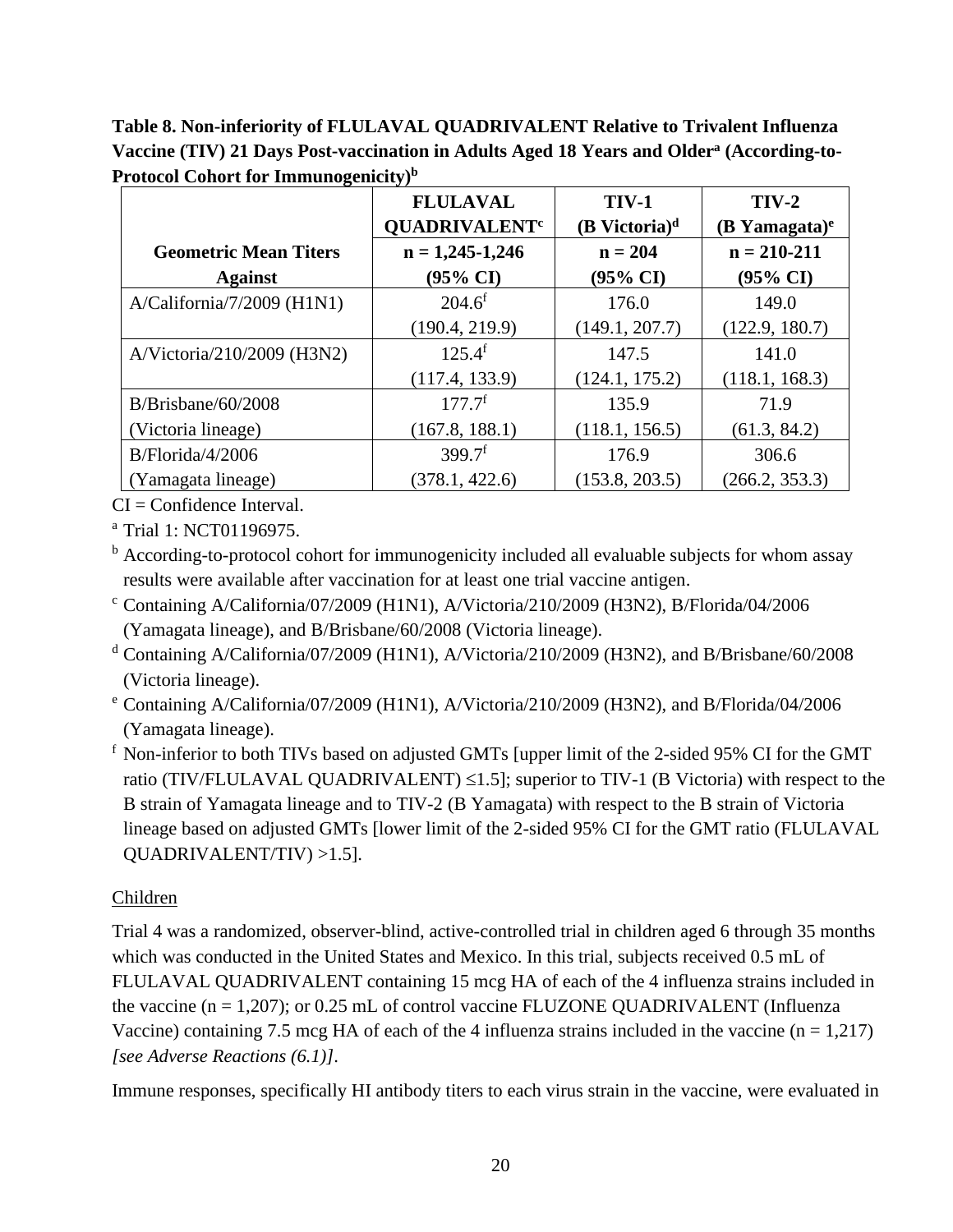sera obtained 28 days following completion of vaccination regimen. Previously vaccinated children received one dose and previously unvaccinated children (i.e., unprimed individuals) received 2 doses 4 weeks apart of FLULAVAL QUADRIVALENT or the comparator. The immunogenicity endpoints were GMTs adjusted for baseline, and the percentage of subjects who achieved seroconversion, defined as a pre-vaccination HI titer of <1:10 with a post-vaccination titer ≥1:40 or at least a 4-fold increase in serum HI titer over baseline to  $\geq$ 1:40, following vaccination, performed on the ATP cohort. FLULAVAL QUADRIVALENT was non-inferior to the comparator for all 4 vaccine strains based on adjusted GMTs and seroconversion rates (Table 9).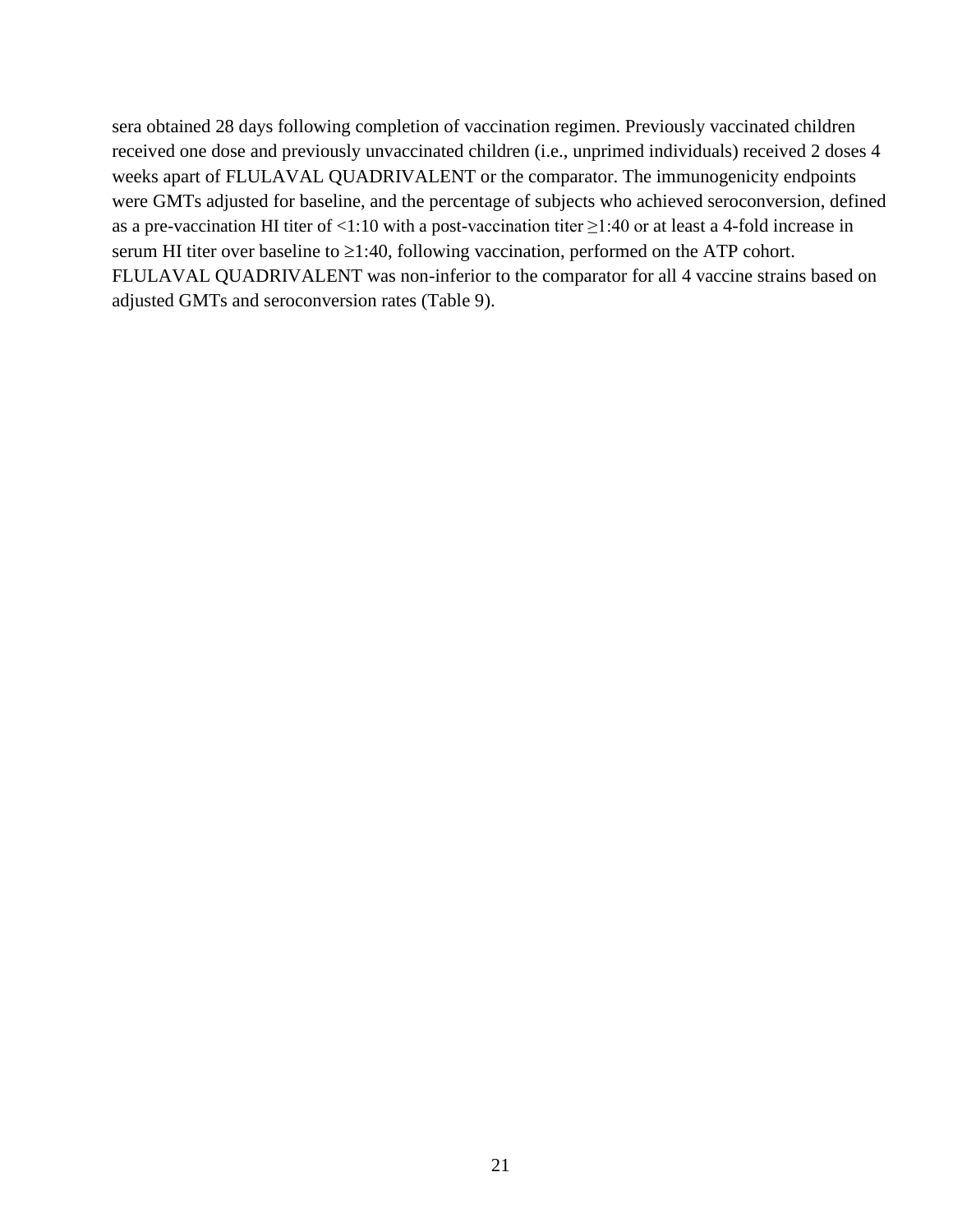**Table 9. Non-inferiority of FLULAVAL QUADRIVALENT Relative to Comparator Quadrivalent Influenza Vaccine at 28 Days Post-vaccination in Children Aged 6 through 35 Monthsa (According-to-Protocol Cohort for Immunogenicity)b**

|                                               | <b>FLULAVAL</b>                 |                           |
|-----------------------------------------------|---------------------------------|---------------------------|
| <b>Adjusted Geometric Mean</b>                | <b>QUADRIVALENT<sup>c</sup></b> | <b>Active Comparatord</b> |
| <b>Titers Against</b>                         | $n = 972 - 974$                 | $n = 980$                 |
| $A/California/07/2009$ (H1N1)                 | 99.6 <sup>e</sup>               | 85.1                      |
| A/Texas/50/2012<br>(H3N2)                     | 99.8 <sup>e</sup>               | 84.6                      |
| B/Massachusetts/02/2012<br>(Yamagata lineage) | $258.1^e$                       | 167.3                     |
| B/Brisbane/60/2008<br>(Victoria lineage)      | $54.5^{\circ}$                  | 33.7                      |
|                                               | $n = 972 - 974$                 | $n = 980$                 |
|                                               | $\frac{6}{6}$                   | $\frac{0}{0}$             |
| Seroconversion <sup>f</sup> to:               | (95% CI)                        | (95% CI)                  |
| $A/California/07/2009$ (H1N1)                 | 73.7 <sup>e</sup>               | 67.3                      |
|                                               | (70.8, 76.4)                    | (64.3, 70.3)              |
| A/Texas/50/2012                               | $76.1^e$                        | 69.4                      |
| (H3N2)                                        | (73.3, 78.8)                    | (66.4, 72.3)              |
| B/Massachusetts/02/2012                       | $85.5^e$                        | 73.8                      |
| (Yamagata lineage)                            | (83.2, 87.7)                    | (70.9, 76.5)              |
| B/Brisbane/60/2008                            | 64.9 <sup>e</sup>               | 48.5                      |
| (Victoria lineage)                            | (61.8, 67.9)                    | (45.3, 51.6)              |

 $CI =$ Confidence Interval.

<sup>a</sup> Trial 4: NCT02242643.

- <sup>b</sup> According-to-protocol cohort for immunogenicity included all evaluable subjects for whom assay results were available after vaccination for at least one trial vaccine antigen.
- $c$  A 0.5-mL dose containing 15 mcg each of A/California/07/2009 (H1N1), A/Texas/50/2012 (H3N2), B/Massachusetts/02/2012 (Yamagata lineage), and B/Brisbane/60/2008 (Victoria lineage).
- <sup>d</sup> A 0.25-mL dose of U.S.-licensed quadrivalent, inactivated influenza vaccine (manufactured by Sanofi Pasteur Inc.) containing 7.5 mcg each of A/California/07/2009 (H1N1), A/Texas/50/2012 (H3N2), B/Massachusetts/02/2012 (Yamagata lineage), and B/Brisbane/60/2008 (Victoria lineage).
- <sup>e</sup> Non-inferior to the comparator vaccine based on adjusted GMTs [upper limit of the 2-sided 95% CI for the GMT ratio (comparator/FLULAVAL QUADRIVALENT) ≤1.5] and seroconversion rates (upper limit of the 2-sided 95% CI on difference of comparator vaccine minus FLULAVAL QUADRIVALENT ≤10%).
- <sup>f</sup> Seroconversion defined as a 4-fold increase in post-vaccination antibody titer from pre-vaccination titer  $\geq 1:10$ , or an increase in titer from  $\leq 1:10$  to  $\geq 1:40$ .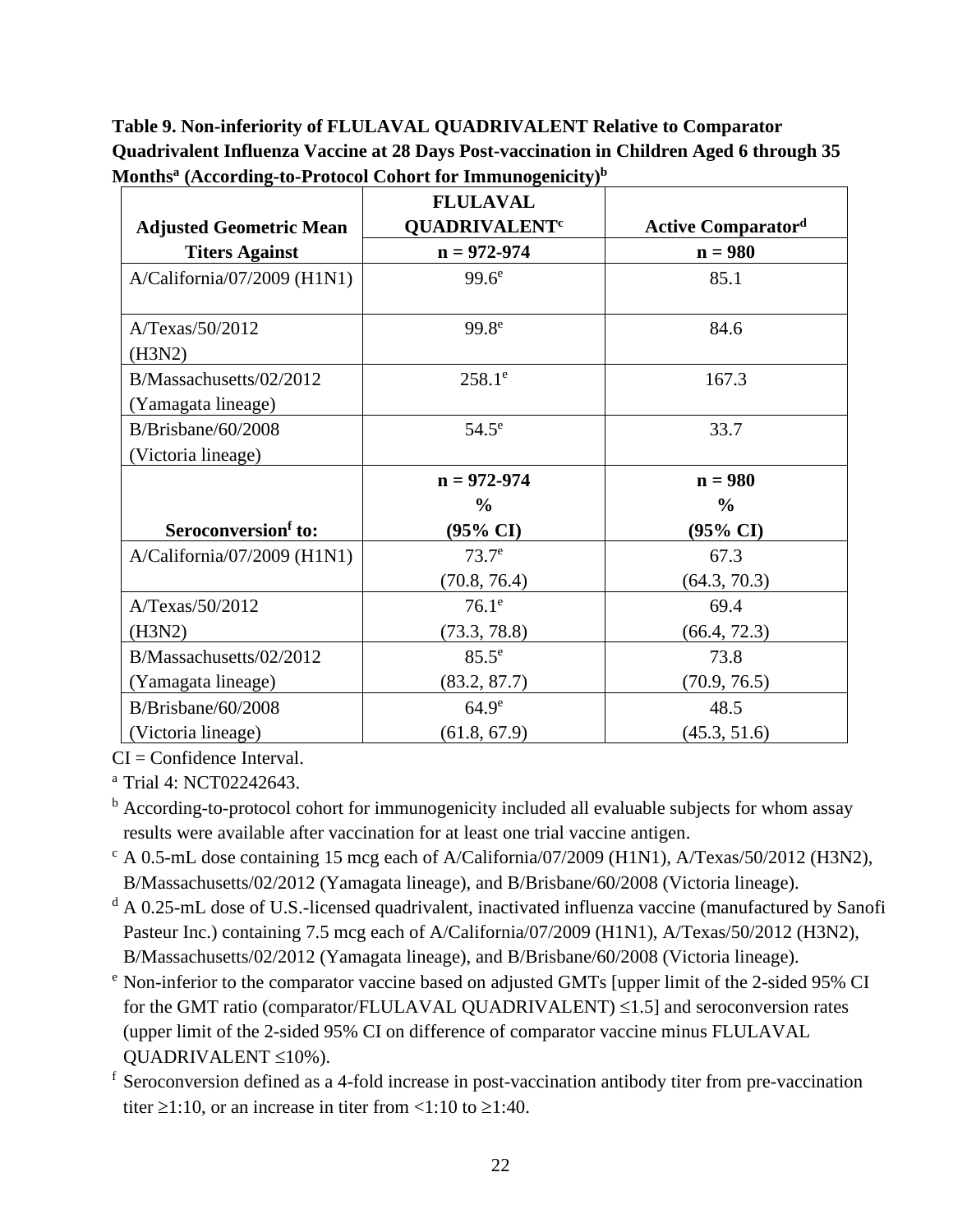Trial 2 was a randomized, double-blind, active-controlled trial conducted in children aged 3 through 17 years. In this trial, subjects received FLULAVAL QUADRIVALENT ( $n = 878$ ), or one of 2 formulations of a comparator trivalent influenza vaccine (FLUARIX,  $TIV-1$ ,  $n = 871$  or  $TIV-2$  $n = 878$ ), each containing an influenza type B virus that corresponded to one of the 2 B viruses in FLULAVAL QUADRIVALENT (a type B virus of the Victoria lineage or a type B virus of the Yamagata lineage) *[see Adverse Reactions (6.1)]*.

Immune responses, specifically HI antibody titers to each virus strain in the vaccine, were evaluated in sera obtained 28 days following one or 2 doses of FLULAVAL QUADRIVALENT or the comparators. The immunogenicity endpoints were GMTs adjusted for baseline, and the percentage of subjects who achieved seroconversion, defined as at least a 4-fold increase in serum HI titer over baseline to ≥1:40, following vaccination, performed on the ATP cohort. FLULAVAL QUADRIVALENT was noninferior to both TIVs based on adjusted GMTs and seroconversion rates (Table 10). The antibody response to influenza B strains contained in FLULAVAL QUADRIVALENT was higher than the antibody response after vaccination with a TIV containing an influenza B strain from a different lineage. There was no evidence that the addition of the second B strain resulted in immune interference to other strains included in the vaccine (Table 10).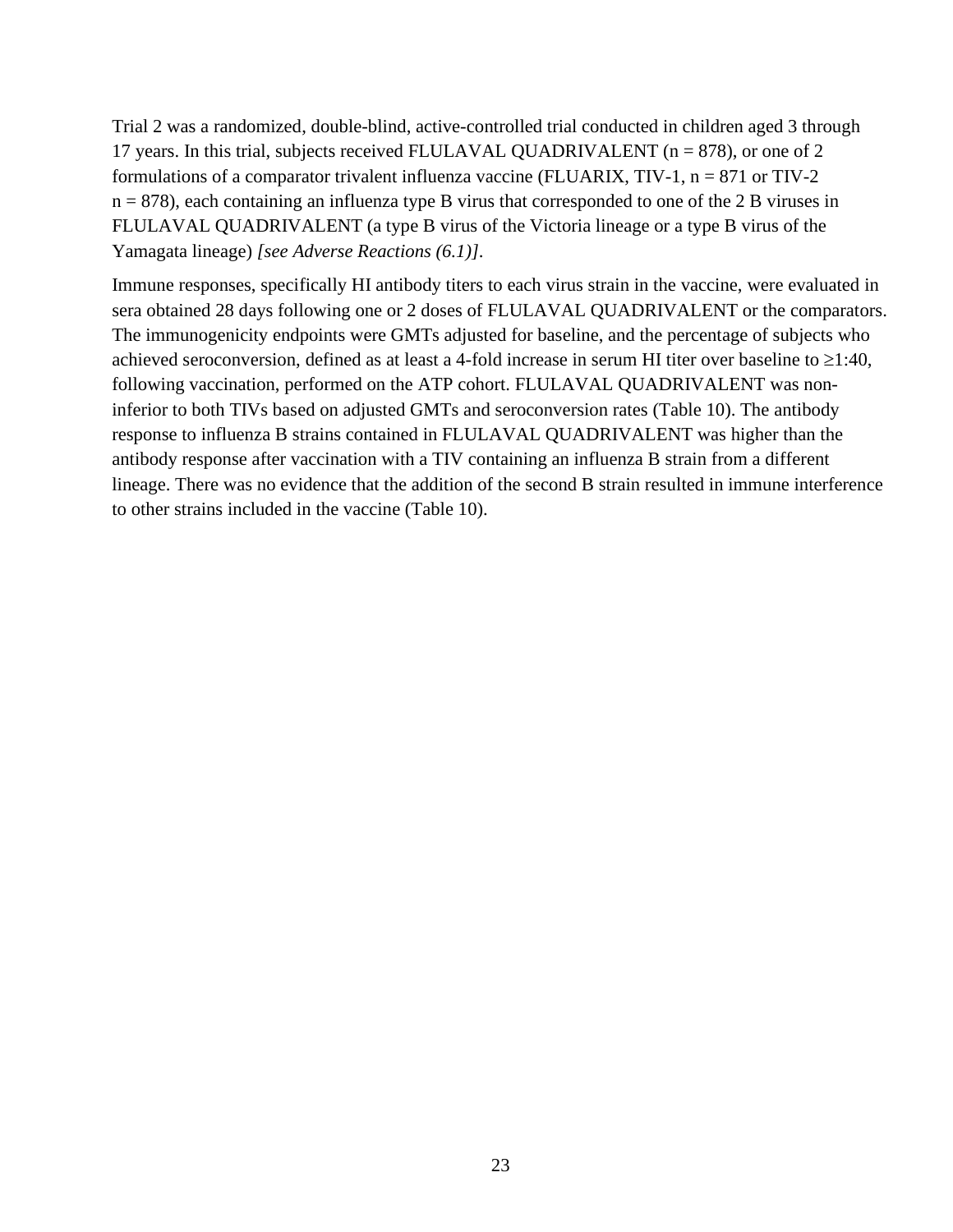**Table 10. Non-inferiority of FLULAVAL QUADRIVALENT Relative to Trivalent Influenza Vaccine (TIV) at 28 Days Post-vaccination in Children Aged 3 through 17 Yearsa (According-to-Protocol Cohort for Immunogenicity)b**

|                                 | <b>FLULAVAL</b>                 | <b>TIV-1</b>                | $TIV-2$             |
|---------------------------------|---------------------------------|-----------------------------|---------------------|
|                                 | <b>QUADRIVALENT<sup>c</sup></b> | $(B$ Victoria) <sup>d</sup> | $(B$ Yamagata) $e$  |
| <b>Geometric Mean Titers</b>    | $n = 878$                       | $n = 871$                   | $n = 877 - 878$     |
| <b>Against</b>                  | $(95\% \text{ CI})$             | $(95\% \text{ CI})$         | $(95\% \text{ CI})$ |
| A/California/7/2009 (H1N1)      | 362.7 <sup>f</sup>              | 429.1                       | 420.2               |
|                                 | (335.3, 392.3)                  | (396.5, 464.3)              | (388.8, 454.0)      |
| A/Victoria/210/2009             | 143.7 <sup>f</sup>              | 139.6                       | 151.0               |
| (H3N2)                          | (134.2, 153.9)                  | (130.5, 149.3)              | (141.0, 161.6)      |
| $B/B$ risbane/60/2008           | $250.5$ <sup>f</sup>            | 245.4                       | 68.1                |
| (Victoria lineage)              | (230.8, 272.0)                  | (226.9, 265.4)              | (61.9, 74.9)        |
| B/Florida/4/2006                | $512.5$ <sup>f</sup>            | 197.0                       | 579.0               |
| (Yamagata lineage)              | (477.6, 549.9)                  | (180.7, 214.8)              | (541.2, 619.3)      |
|                                 | $n = 876$                       | $n = 870$                   | $n = 876 - 877$     |
| Seroconversion <sup>g</sup> to: | $% (95\% CI)$                   | $\%$ (95% CI)               | % (95% CI)          |
| A/California/7/2009 (H1N1)      | $84.4^{f}$                      | 86.8                        | 85.5                |
|                                 | (81.8, 86.7)                    | (84.3, 89.0)                | (83.0, 87.8)        |
| A/Victoria/210/2009             | $70.1^{\rm f}$                  | 67.8                        | 69.6                |
| (H3N2)                          | (66.9, 73.1)                    | (64.6, 70.9)                | (66.5, 72.7)        |
| $B/B$ risbane/60/2008           | $74.5^{\rm f}$                  | 71.5                        | 29.9                |
| (Victoria lineage)              | (71.5, 77.4)                    | (68.4, 74.5)                | (26.9, 33.1)        |
| B/Florida/4/2006                | $75.2^{\rm f}$                  | 41.3                        | 73.4                |
| (Yamagata lineage)              | (72.2, 78.1)                    | (38.0, 44.6)                | (70.4, 76.3)        |

 $CI =$ Confidence Interval.

<sup>a</sup> Trial 2: NCT01198756.

<sup>b</sup> According-to-protocol cohort for immunogenicity included all evaluable subjects for whom assay results were available after vaccination for at least one trial vaccine antigen.

- <sup>c</sup> Containing A/California/07/2009 (H1N1), A/Victoria/210/2009 (H3N2), B/Florida/04/2006 (Yamagata lineage), and B/Brisbane/60/2008 (Victoria lineage).
- <sup>d</sup> Containing A/California/07/2009 (H1N1), A/Victoria/210/2009 (H3N2), and B/Brisbane/60/2008 (Victoria lineage).
- <sup>e</sup> Containing A/California/07/2009 (H1N1), A/Victoria/210/2009 (H3N2), and B/Florida/04/2006 (Yamagata lineage).

<sup>f</sup> Non-inferior to both TIVs based on adjusted GMTs [upper limit of the 2-sided 95% CI for the GMT ratio (TIV/FLULAVAL QUADRIVALENT)  $\leq$ 1.5] and seroconversion rates (upper limit of the 2-sided 95% CI on difference of the TIV minus FLULAVAL QUADRIVALENT ≤10%); superior to TIV-1 (B Victoria) with respect to the B strain of Yamagata lineage and to TIV-2 (B Yamagata) with respect to the B strain of Victoria lineage based on adjusted GMTs [lower limit of the 2-sided 95% CI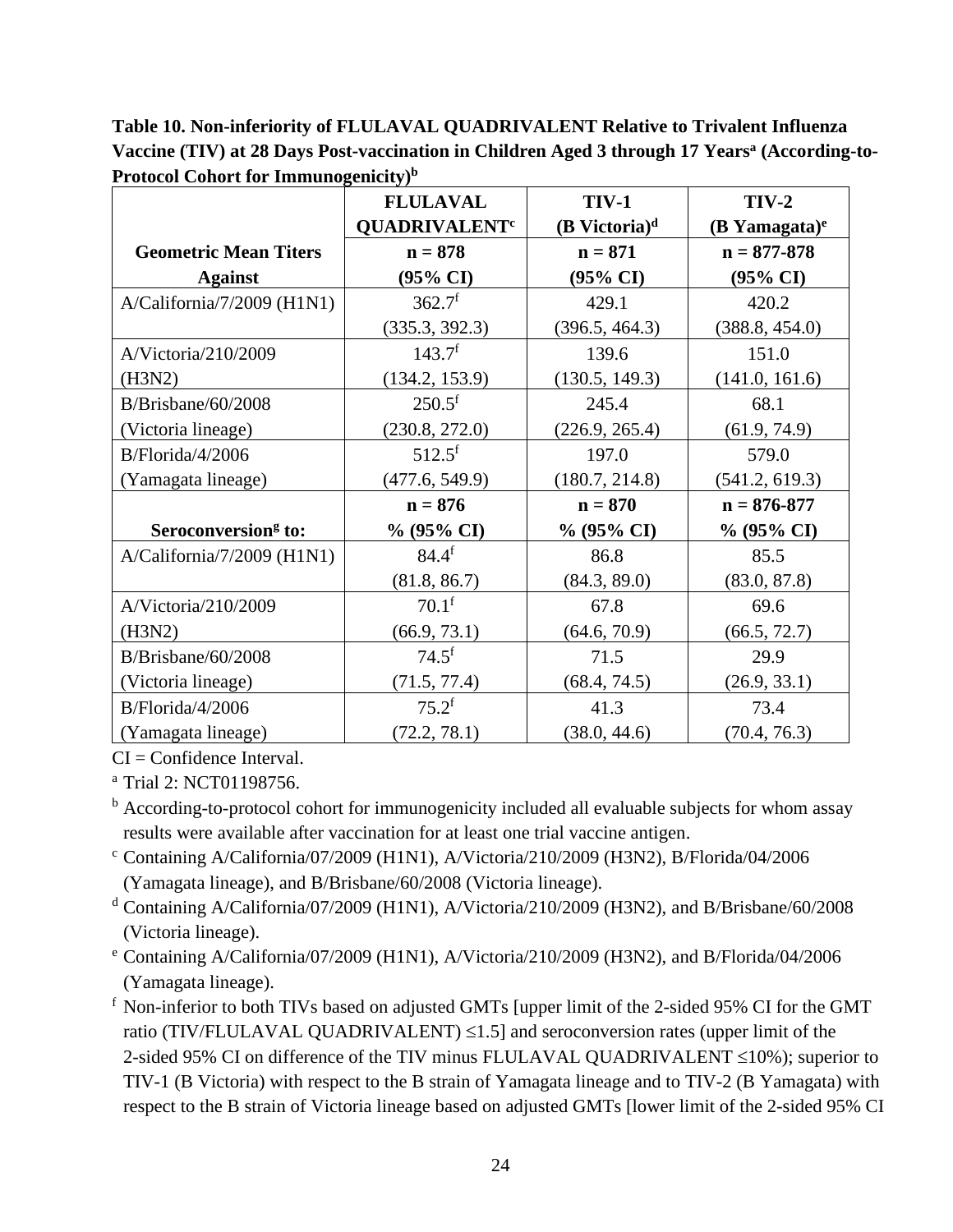for the GMT ratio (FLULAVAL QUADRIVALENT/TIV) >1.5] and seroconversion rates (lower limit of the 2-sided 95% CI on difference of FLULAVAL QUADRIVALENT minus the TIV >10%).

<sup>g</sup> Seroconversion defined as a 4-fold increase in post-vaccination antibody titer from pre-vaccination titer  $\geq$ 1:10, or an increase in titer from <1:10 to  $\geq$ 1:40.

## <span id="page-24-0"></span>**15 REFERENCES**

- 1. Hannoun C, Megas F, Piercy J. Immunogenicity and protective efficacy of influenza vaccination. *Virus Res.* 2004;103:133-138.
- 2. Hobson D, Curry RL, Beare AS, et al. The role of serum haemagglutination-inhibiting antibody in protection against challenge infection with influenza A2 and B viruses. *J Hyg Camb.* 1972;70:767- 777.

## <span id="page-24-1"></span>**16 HOW SUPPLIED/STORAGE AND HANDLING**

FLULAVAL QUADRIVALENT is available in 0.5-mL single-dose, disposable, prefilled TIP-LOK syringes (packaged without needles).

NDC 19515-816-41 Syringe in Package of 10: NDC 19515-816-52

Store refrigerated between 2<sup>°</sup> and 8<sup>°</sup>C (36<sup>°</sup> and 46<sup>°</sup>F). Do not freeze. Discard if the vaccine has been frozen. Store in the original package to protect from light.

## <span id="page-24-2"></span>**17 PATIENT COUNSELING INFORMATION**

Provide the following information to the vaccine recipient or guardian:

- Inform of the potential benefits and risks of immunization with FLULAVAL QUADRIVALENT.
- Educate regarding potential side effects, emphasizing that (1) FLULAVAL QUADRIVALENT contains non-infectious killed viruses and cannot cause influenza, and (2) FLULAVAL QUADRIVALENT is intended to provide protection against illness due to influenza viruses only, and cannot provide protection against all respiratory illness.
- Encourage women exposed to FLULAVAL QUADRIVALENT during pregnancy to enroll in the pregnancy registry *[see Use in Specific Populations (8.1)]*.
- Give the Vaccine Information Statements, which are required by the National Childhood Vaccine Injury Act of 1986 prior to each immunization. These materials are available free of charge at the Centers for Disease Control and Prevention (CDC) website [\(www.cdc.gov/vaccines\)](http://www.cdc.gov/vaccines).
- Instruct that annual revaccination is recommended.

FLUARIX, FLULAVAL, HAVRIX, and TIP-LOK are trademarks owned by or licensed to the GSK group of companies. The other brand listed is a trademark owned by or licensed to the respective owner and is not owned by or licensed to the GSK group of companies. The maker of this brand is not affiliated with and does not endorse the GSK group of companies or its products.